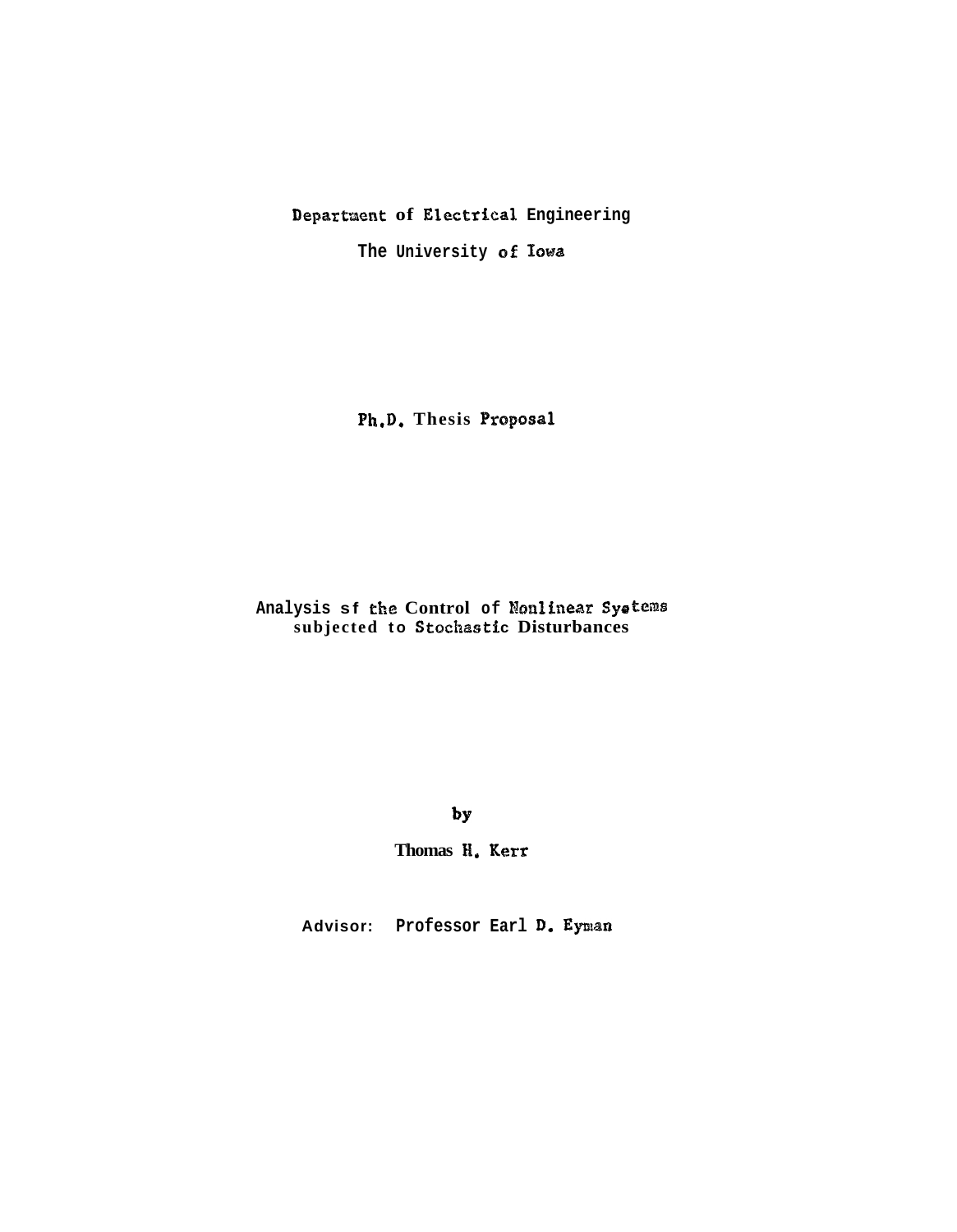#### Table of Contents

- I. Introduction
- The Analysis of Nonlinear Control Systems with Random Inputs 11.
- Approximate Analysis sf Nonstationary Monlinear Systems By III. Semiinvariants
- IV. Volterra Functional Analysis of Nonlinear Time-Varying Systems with Random Inputs
- V. Sequential Estimation of States and Parameters in Noisy Nonlinear Dynamical Systems
- VI. Proposed Area of Research
- VII, Appendix
- VIII. References

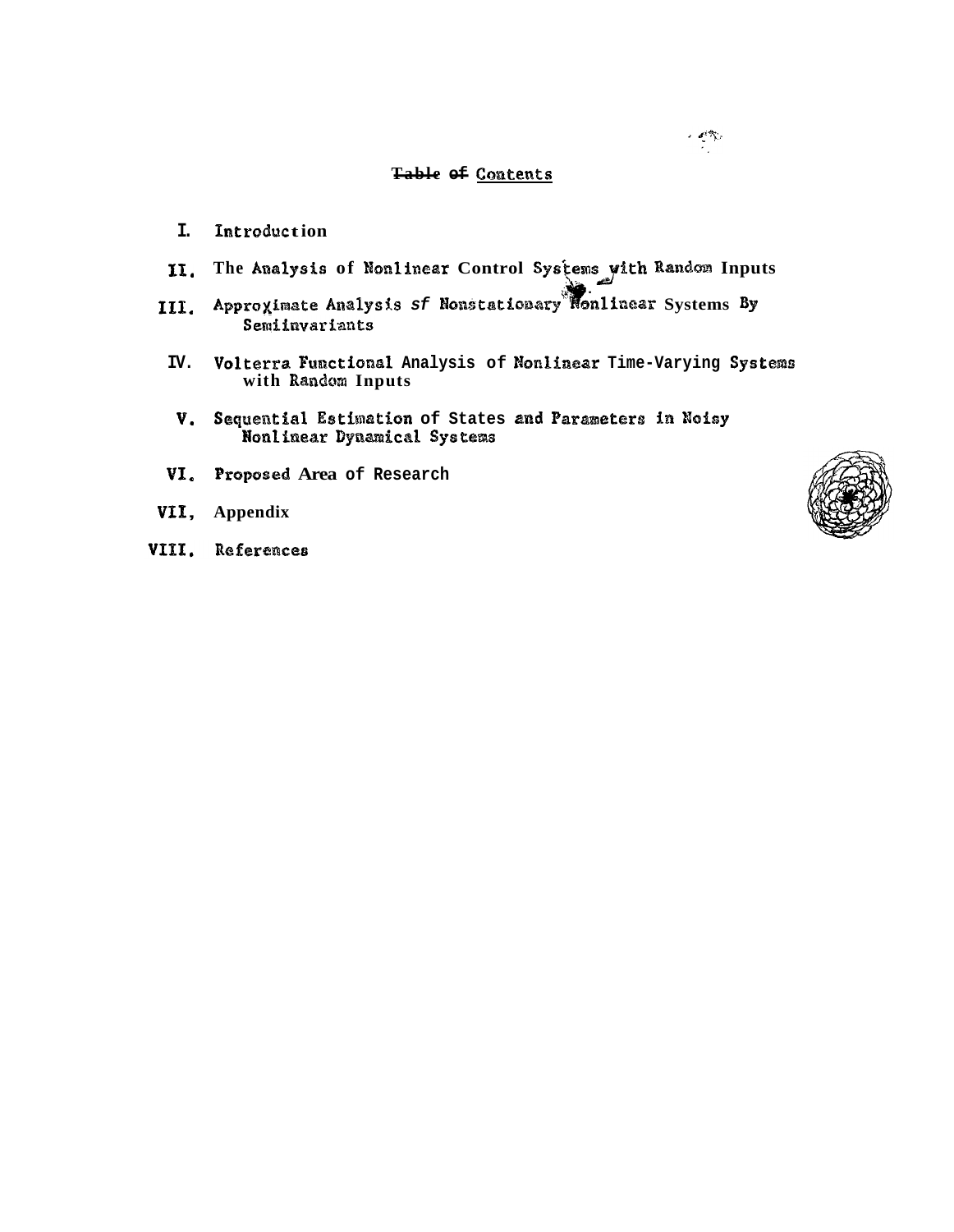### I. Introduction

Muck of the phenomena of the real world is nonlinear and should be analyzed using nonlinear differential equations without recourse to linearized versions of these differential equations which, when solved, yield answers strikingly different from the observed phenomena and, hence, having little value as a mathematical model. Many of the control systems encountered today have essential nonlinearities resulting from the physical limitations of the devices employed. In order to obtain meaningful results from the mathematical model, satisfactory methods of analysis must be found for **both**.the case . of deterministic inputs and the case of stochastic inputs. Suitable analysis techniques are needed **as** a first step in the development of synthesis techniques.

Below are presented some  $of$  the currant techniques employed in the analysis of nonlinear systems with stochastic inputs. Also mentioned are the limitations associated with each of these methods.

# **11.** The Analysis of Nonlinear Control Systems with Random Inputs

According to R. C. Boston (1953), who first introduced the technique , the method of statistical linearization , is an inexact method of allowing systems with a certain class of nonlinearities, subject to random inputs, to be analyzed. The class of nonlinearities allowing the method of statistical linearlizations to be used are zero-memory nonlinearities in both open loop and feedback configurations.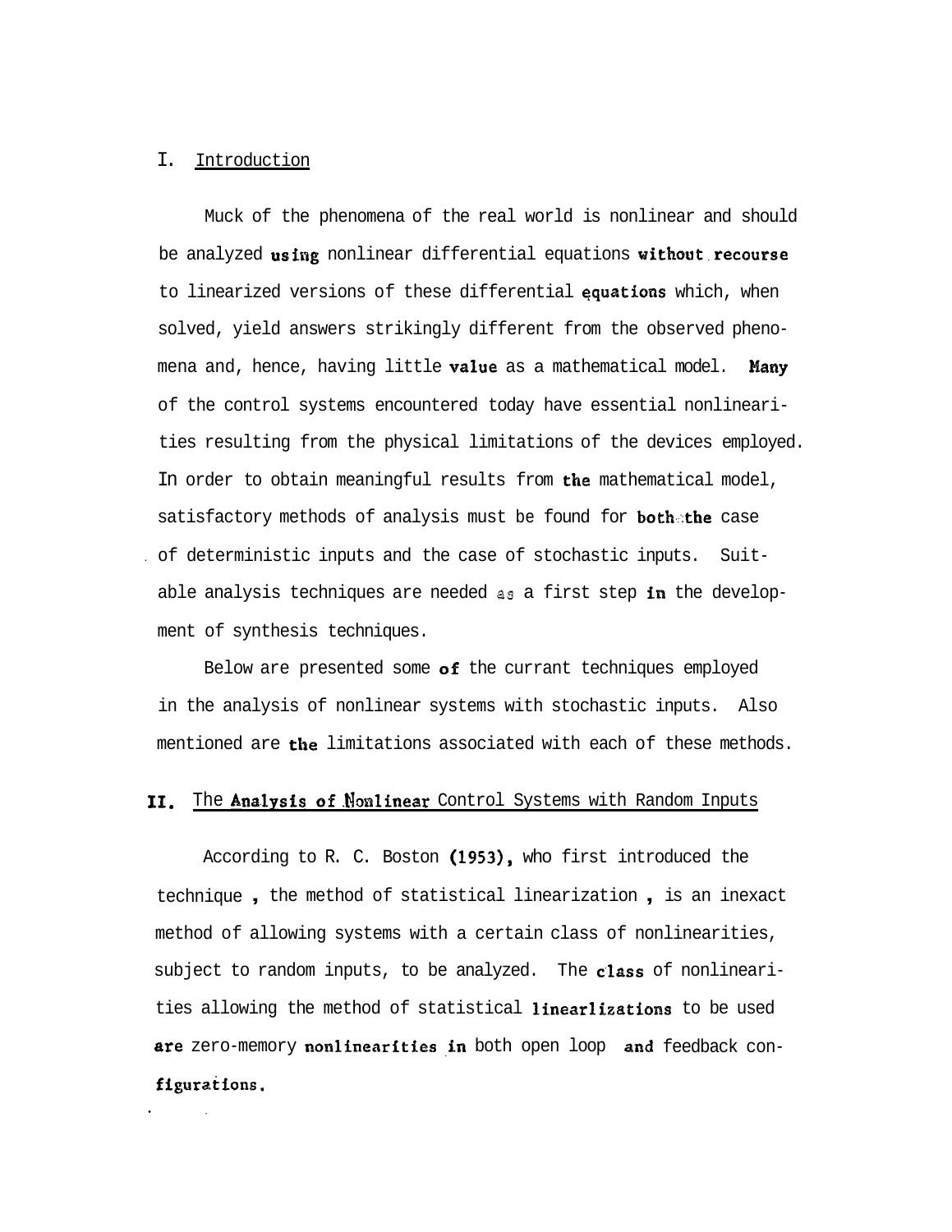**Zero-memory,nonlinearitiea** are those nonlinearities with responses determined completely by the instantaneous amplitude of the **input** to the element. (The method does mot apply **to** nonlinearities witk memory, **e.g.,** hysteresis).

The purpose of the analysis is to allow the computation of **tihe** probability denisty function **(pdf.)** of the output when the pdf of the input is known. The configuration and nonlinearities of the system must be known before the method of statistical linearization **can** be applied.

The method involves replacing the nonlinear element of the  $s$ ystem by a linear element with a parameter. The parameter, the equivalent gain, Keg, is evaluated by statistical considerations. After the gain is evaluated the analysis of **the whole** system pro**ceeds** usfag the **methods** of linear systems.

The relationship between the output,  $y$ , and the input,  $x$ , for zero-memory **nonlinearities can** be expressed as  $y = f(x)$ . The method of' statistical linearization involves **assuming** the **fsm** of **y**: **Keg**  $x \neq x_H$  **as the input-output relationship and neglecting**  $x_{H^{(i)}}$ the "distortion function". Keg is chosen by satisfying the criterion of minimizing the mean square error,  $[y - \text{Keg } x]^2$ .

The mean square error is determined by applying the **funda**mental theorem **of** expectation, as **shorn** below:

$$
M = \left[ y - K_{eg} x \right]^2 = E \left\{ \left| f(x) - K_{eg} x \right|^2 \right\} =
$$
\n
$$
\int_{-\infty}^{\infty} \left[ f(x) - K_{eg} x \right]^2 \gamma_x(x) dx = \int_{-\infty}^{\infty} f^2(x) \gamma_x(x) dx - 2K_{eg} \int_{-\infty}^{\infty} x f(x) \gamma_x(x) dx
$$
\n
$$
+ K_{eg} \int_{-\infty}^{\infty} x^2 \gamma_x(x) dx.
$$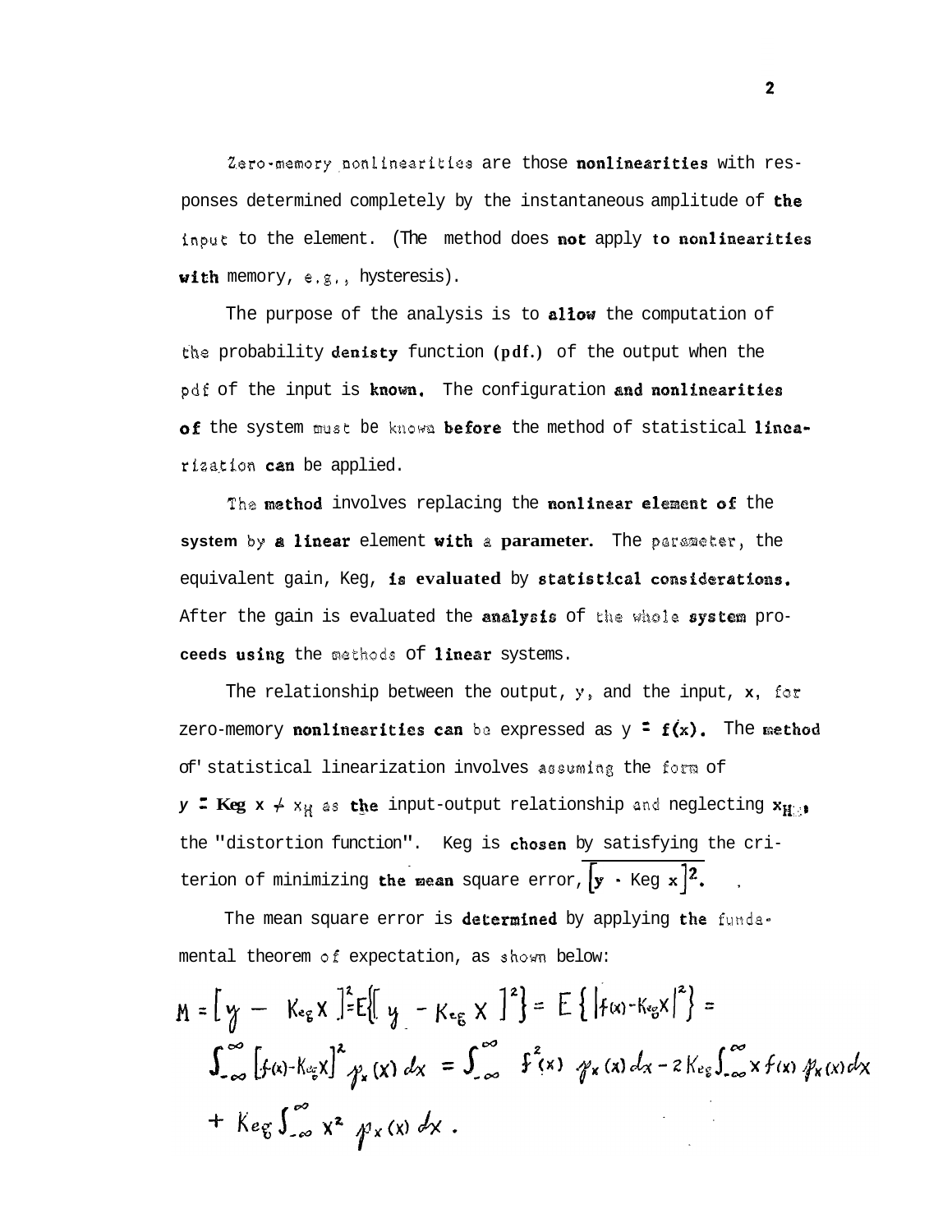By differentiating M with respect to Keg and setting the result equal to zero an equation results which can be solved for the value of Keg that minimizes M.

$$
\frac{\partial M}{\partial K_{eg}} = -2\int_{-\infty}^{\infty} x f(x) \, \psi_{x}(x) \, dx + 2 \, K_{eg} \int_{-\infty}^{\infty} x^{2} \, \psi_{x}(x) \, dx = 0
$$
\n
$$
\therefore \quad K_{eg} = \frac{\int_{-\infty}^{\infty} x f(x) \, \psi_{x}(x) \, dx}{\int_{-\infty}^{\infty} x^{2} \, \psi_{x}(x) \, dx}
$$
\nThe method of **statistical** linearization is especially well

adopted to gaussian inputs since, after the conversion of the nonlinear system to an approximate linear system, the theory of linear systems assures that every variable in the system is gaussianly distributed and so, therefore, is the output.

Under the assumption of a gaussian input the expression for the computation of the Keg is greatly simplified. The pdf, of the input to the nonlinearity approximation is  $\sqrt{\chi(x)} = \frac{1}{\sqrt{2\pi}} e^{-\frac{1}{2} (\frac{(x-\bar{x})^2}{C_x^2})}$ .  $\int_{-\infty}^{\infty} x^2 \rho_x(x) dx = E(x^2) = \sigma_x^2 + (E[x])^2$ S.  $K e_g = \frac{\int_{-\infty}^{\infty} x f(x) \frac{1}{\sqrt{2\pi} \sqrt{\alpha}} e^{-\frac{1}{2} (\frac{(x-\overline{x})^2}{\alpha x^2})} dx}{\alpha^2 + \overline{V}^2}$ 

The nonlinearity is saw replaced by the linear systems with The resulting linear system is analyzed using the usual linear Keg. system analysis techniques.

According to Booton (1953), the above analysis is also applicable to servomechanisms and feedback control systems with unity feedback. The method of statistical linearization is not so straight forward for these configurations and leads to an analysis equivalent to the analysis of a linear system with a parameter, The result of the analysis indicates that multimodal behavior of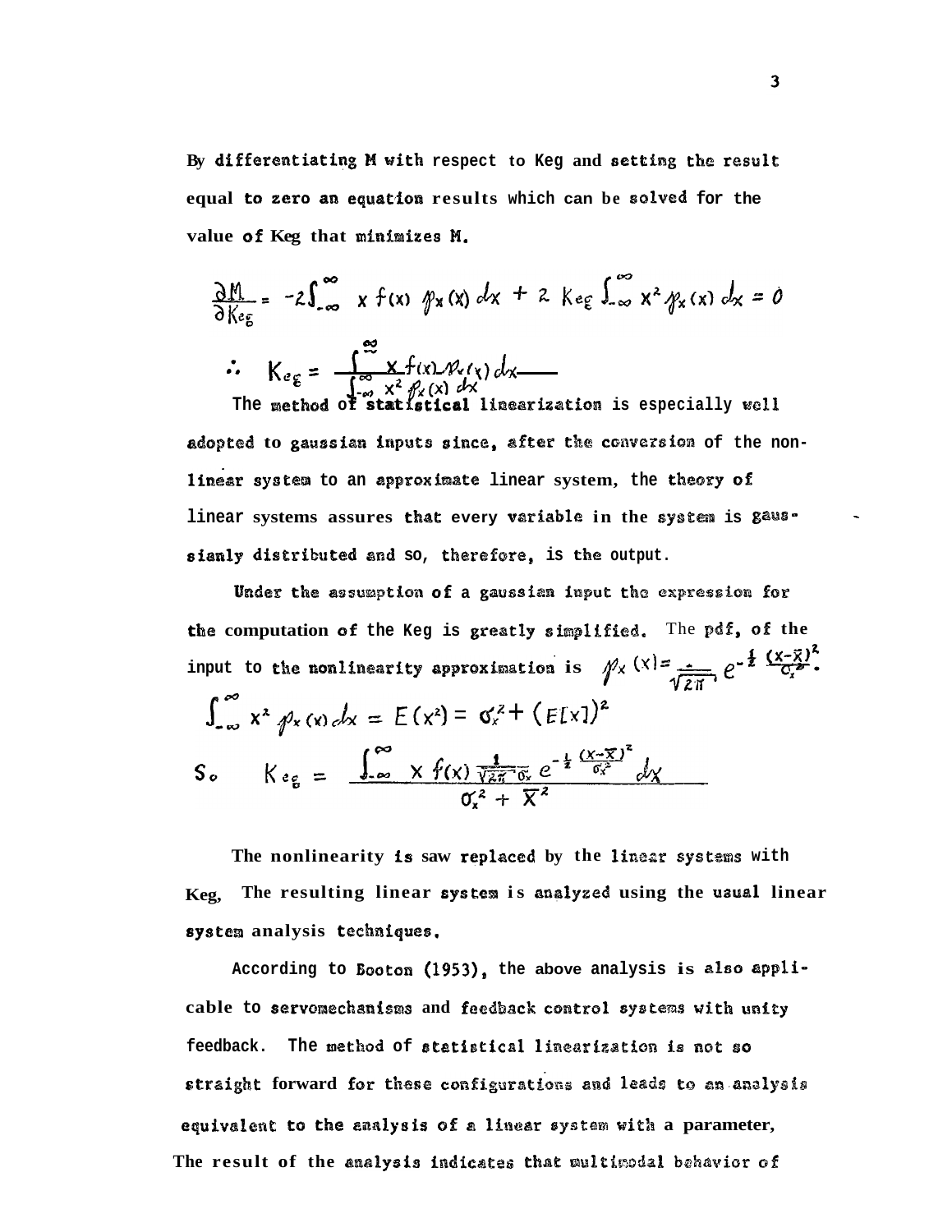the response is indicated.

This type of response is physically verified, but the method of statistical linearization does not predict when the response will be of a particular mode.

In a more recent work, Pervozvanskii (1965) has generalized the **method of** statistical linearization and extended it to nonlinear **time-varying** systems.

An example of statistical linearization is given in the appendix.

# - > **I.** Approximate Analysis of **Monstatiaaa~r** Nonlinear **Systems** &g Semiinvar **iants**

The purpose of the analysis is to find the probability density function (pdf) of the output of a system which can be represented as a nonlinear, time-varying, differential equation of **the**  form  $\frac{dX(t)}{dt} = \alpha (X(t), t) + \int_C (t) w(t)$  where  $w(t)$  is white gaussian noise.

As shown by M. L. Dashevskii (1966,1967), the method involves a generalization of a technique that is very familiar from statistics. Recall the familiar technique of using the characteristic function,  $M = E[\mathbf{e}^{\hat{\mathbf{i}} \hat{\mathbf{z}} \times \mathbf{I}}]$ , to calculate the **moments** of the variables, a generalization of a technique that is very familiar from **stat**<br>tics. Recall the familiar technique of using the characteristi<br>function,  $M = E\left[\mathbf{e}^{j\frac{2\pi}{3}}\right]$ , to calculate the **nonents** of the variabl<br> $\mathbf{X}^k = ($ called the "second characteristic function", was used to compute the semi-invariants,  $\lambda_k = (-j)^k \frac{\partial^k \psi}{\partial x^k} \Big|_{x=0}$ . (This method can be found in the exercises of Wozencraft and Jacobs<sup>2</sup> PRINCIPLES OF **cOMMUNICATIONS).** The generalization involves extending the techni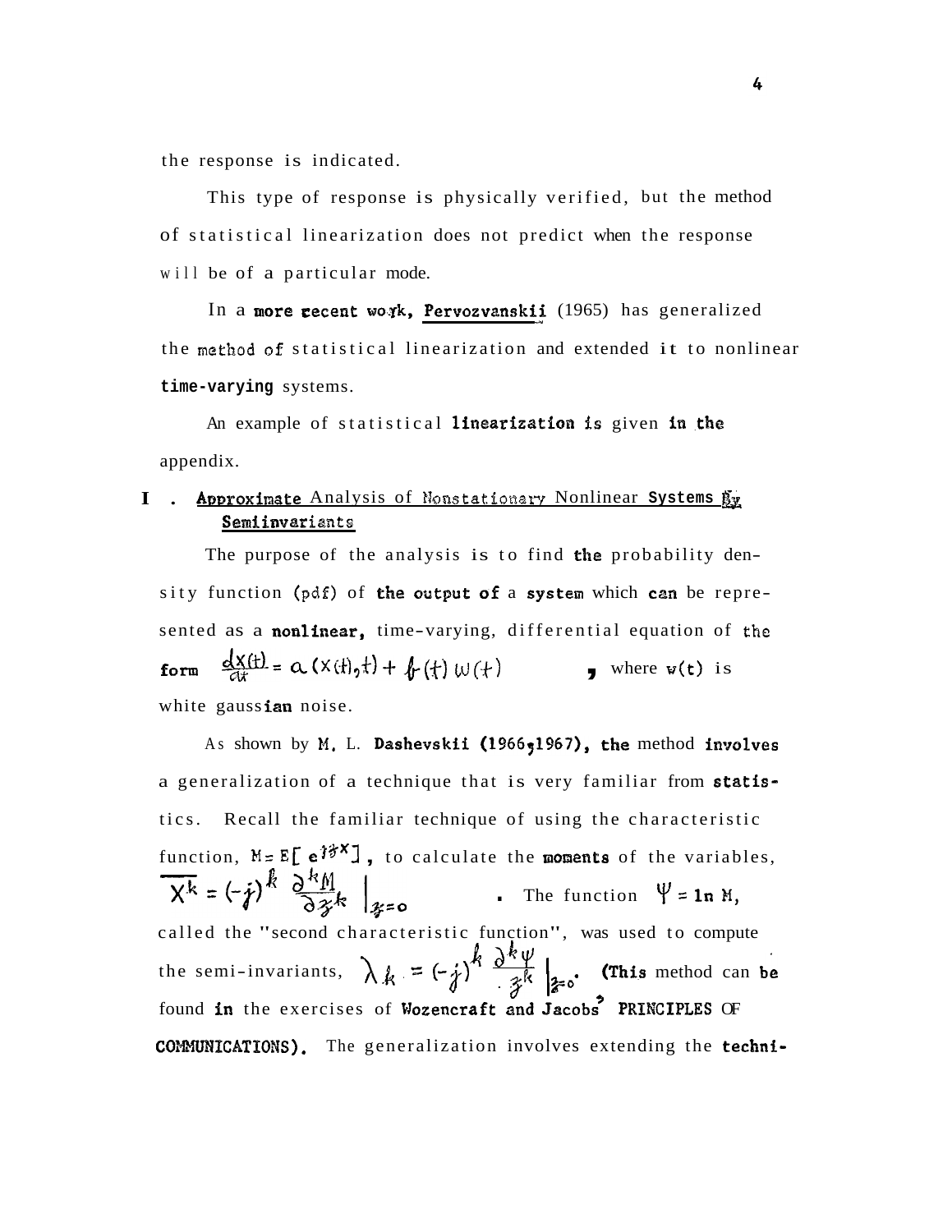que to the case when all the above quantities are functions of time,  $X(t)^k = (-j)^k \left. \frac{\partial^k M(t, z)}{\partial z^k} \right|_{z=0}$  and  $\lambda_k(t) = (-j)^k \left. \frac{\partial^k V(t, z)}{\partial z^k} \right|_{z=0}$  $t<sub>1</sub>$ are the two generalizations upon which the method is based.

From the Fokker-Planck or Kolgmogorov's equation the partial

 $\frac{\partial \varphi(x,t)}{\partial t}$ differential equation for the pdf of the output  $=\frac{\partial}{\partial x}[\gamma(x_2t)\alpha(x_2t)]+\frac{1}{2}\psi_{xx_1}$  is manipulated into an integropartial differential equation in  $M(\gamma, t)$ ,  $\alpha(x, t)$ ,  $\beta(x, t)$ , and  $\ell(t)$ :  $\frac{\partial M(z,t)}{\partial t} = j \mathcal{F} \int_{\infty}^{\infty} e^{j \mathcal{F} \times (t)} \alpha(x(t),t) \psi(x(t),t) dx(t) - \frac{\psi^{2}(t)}{z} \mathcal{F}^{2} M(z,t).$ <br>From the equation  $\Psi(z_{j},t) = L_{\text{H}} \eta_{\text{H}} (\mathcal{G},t)$ integro-partial differential equation involving  $\Psi(\gamma, t)$ , b(t), a(x,t),

and  $p(x,t)$  are obtained:  $\frac{\partial \Psi(z,t)}{\partial t} = e^{-\Psi(z_0,t)}$   $\int_{-\infty}^{\infty} e^{-\frac{i}{2}z(t)} d\mathbf{x}(t) dt f(\mathbf{x}(t),t) d\mathbf{x}(t)$  $-\int_{r}^{z}(t) z^{2}/z$ 

Mow, differentiating the above with respect to  $\mathcal{Y}_1$ , multiplying

by (-j), and setting 
$$
\mathcal{F} = 0
$$
.  
\nYields: 
$$
\frac{\partial^2 \psi(z, t)}{\partial z \partial t} \Big|_{z=0} = \int_{0}^{1} e^{-\psi(\frac{x}{2}, t)} \int_{-\infty}^{\infty} \left[1 + \frac{x}{2} (\frac{x}{2} - \psi'(\frac{x}{2}, t)) \right] \cdot Q(x, t) e^{i \frac{x}{2}} \psi(x, t) dx \Big|_{0 = 0} = 0
$$

Yielding:

$$
\frac{d\lambda_1(t)}{dt} = (-\frac{1}{t})\frac{\partial^2 \psi_{(0,t)}}{\partial \frac{1}{t}} = \int_{-\infty}^{\infty} a(x(t),t) p(x(t),t) dx(t)
$$
  
By taking (-j)

yields:

$$
\frac{d\lambda_z(t)}{\partial z^z} \frac{\partial^3 \psi_{\sigma^2}(t)}{\partial z^z} = \int_{-\infty}^{\infty} \frac{x}{\sigma^2} \lambda_1 \, ds \, (x(t),t) p(x(t),t) dx(t)^2(t)
$$

Similarly the above operation is continued until  $\frac{a_{\text{A}} w_{\text{B}}}{dt}$   $\frac{a_{\text{A}} w_{\text{B}}}{dt}$ 

$$
\frac{d\lambda_3(t)}{dt} \, \frac{d\lambda_4(t)}{dt} \, , \text{ and } \frac{d\lambda_5(t)}{dt} \quad \text{are obtained.}
$$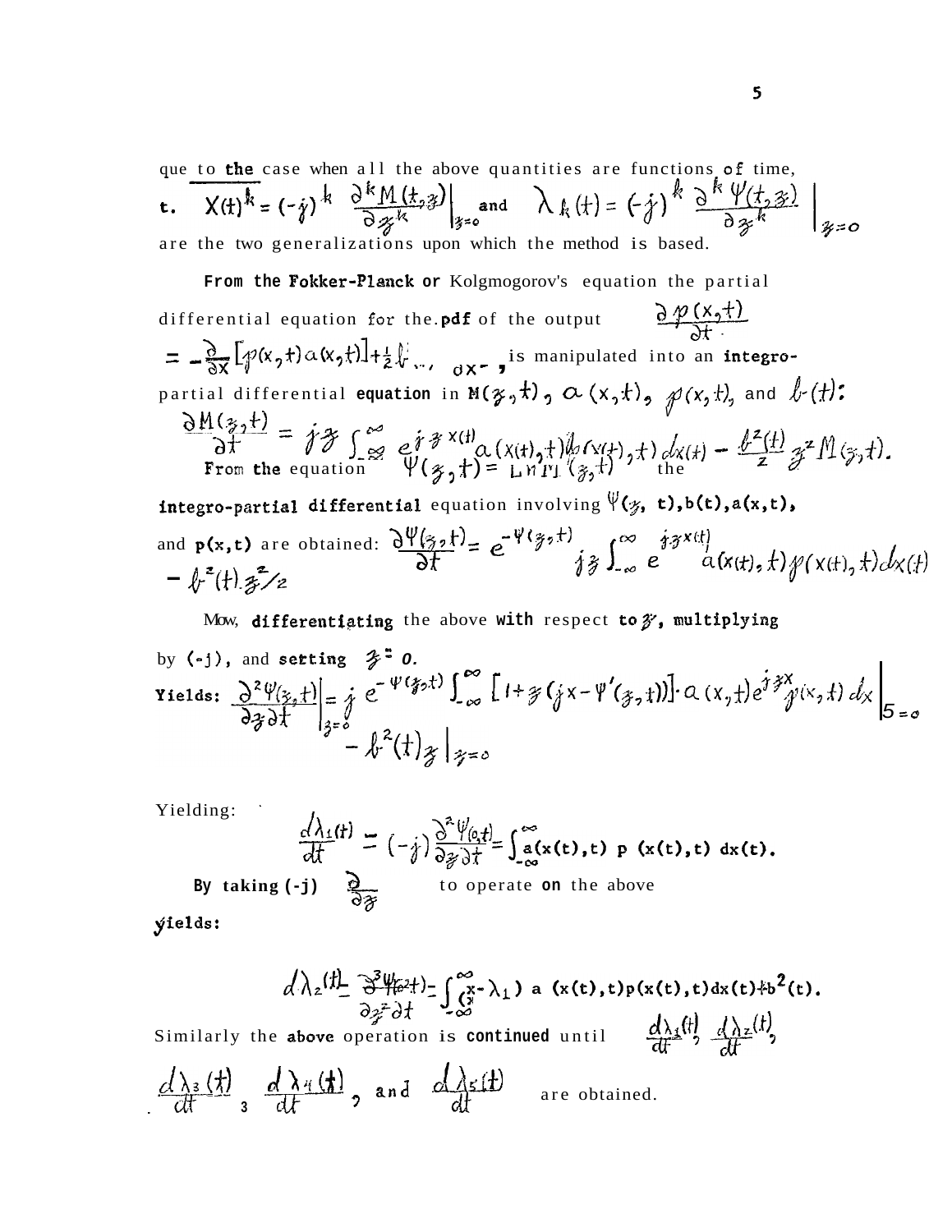The  $\lambda$ **k(t)** arc the semi-invariants and are of fundamental importance in the method. The still unknown **p** (x(t),t) is expanded in an Edgeworth series which involves the unknown lower parameters  $\lambda_1(t)$ ,  $\lambda_2(t)$ ,  $\lambda_3(t)$ ,  $\lambda_4(t)$ , and  $\lambda_5(t)$ . The above integro-differential equations are solved simultaneously for the  $\lambda k(t)$ ,  $k \le 1,2,...,5$ , and used in the Edgeworth series as a good representation of the **pdf,** p(x(t),t), of the output.

Only a finite number of the  $\frac{d\lambda_k(t)}{dt}$  are solved for simul-<br>busly to keep the work load as low as possible. It is assumed taneously to keep the work load as low as possible. that **all**  $\lambda$ **k(t)** = 0 **for**  $k \ge 6$ .

The power of this method lies in **the** fact that it easily handles the time-varying nonlinear differential equations thae have general nonlinearities involving time.

**Owe** of **the** main drawbacks of the method is that the nuaber of integro-differential equations that must be solved simultaneously **in** order to obtain the required **seni- invariants** greatly . increases **as** the order of the differential equations describing the system increases.

# IV. **Volterra Functional Analysis of Nonlinear Tine-Varying Systems** with **Random** Inputs

According to Y. H. Ku (1965,1967), the recent Volterra functional method is extremely powerful in that it can be used to analyze. systems that can be represented as differential equations that are nonlinear, time-varying, and that have dererministic or stochastic inputs.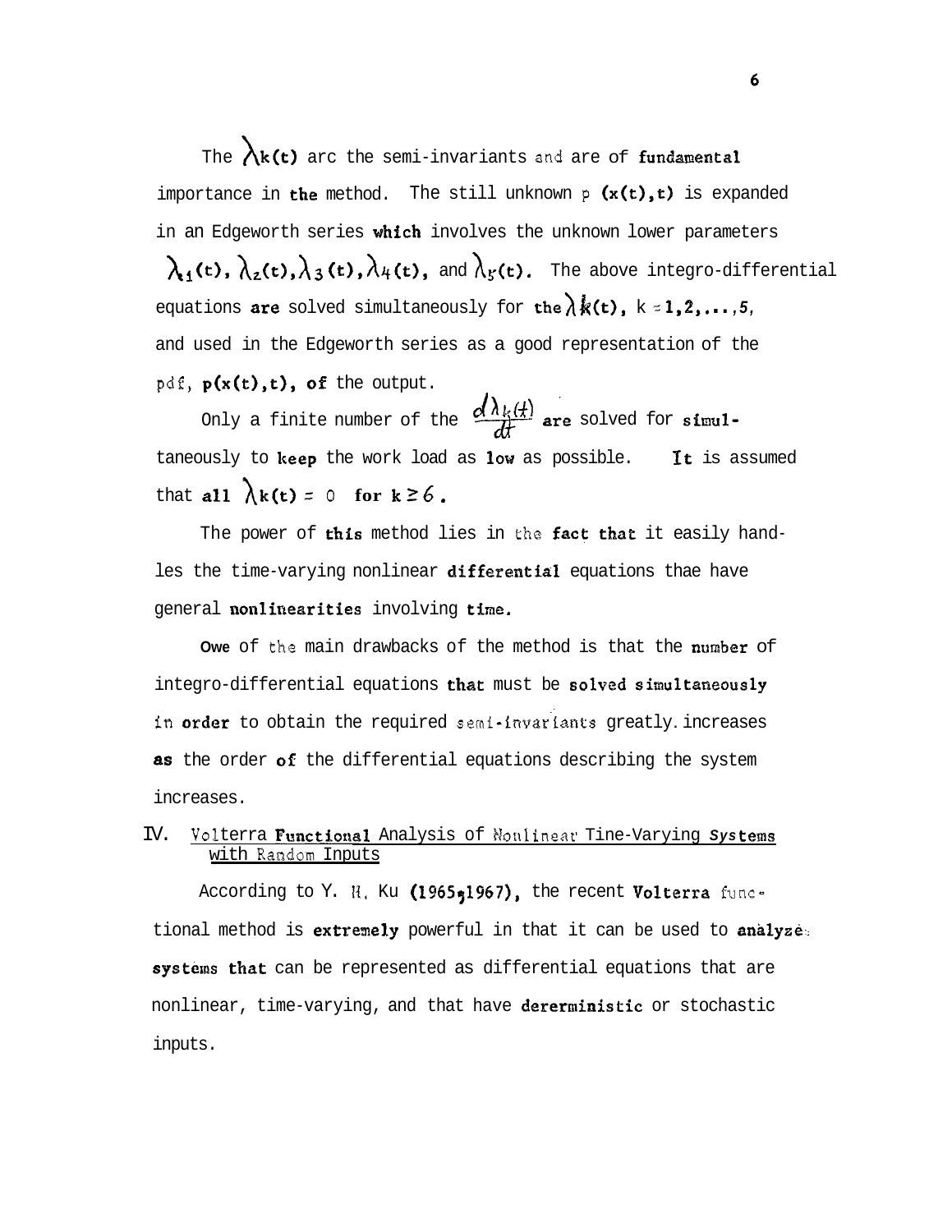Since the method of analysis for the case of stochastic inputs is very similar but Slightly wore complicated **than** the analysis for the case of deterministic inputs, the deterministic case will **be**  discussed here first. The method is applicable when the systems can be represented by differential equations sf the following form:

- **5)**  $\mathbb{Z}(\mathbb{D})\times(\mathsf{t}) \in \mathbb{F}(\mathbb{X}, \dot{\mathbb{X}}, \dots, \mathbb{X}(\mathsf{n-1})) = \mathbb{F}(\mathsf{t}), \mathbb{D}^{\mathbb{Z}} \frac{\mathsf{d}}{\mathsf{d}\mathsf{f}}$ ii)  $\vec{z}$ (D)x(t) + g(t)  $F(x,x,...,x^{(n-1)})$ -r(t) iii) L(t;D)x(t) +  $F(x, x, ..., x(n-1))$ :  $r(t)$
- iv) L(t;D)x(t) + g(t)  $F(x, x, ..., x^{(n-1)}r(t))$

where L(t;B) denotes a linear operator in both t and D; **F** is **an** ~i analytic nonlinear function of the response,  $x(t)$ , and its time derivatives, g(t) denotes a function **of** time, **and** r(t) denotes the input, either deterministie or a sample function  $\{Y(\frac{1}{2})$ ,  $-\infty < \frac{1}{2} < \infty\}$ from a strict **sense** stationary source with bounded moments of all orders.

For  $\mathcal{Z}(\mathbb{D})$  **x** (t)  $+F(x, x, \ldots, x^{(n-1)}) = r(t)$  and a deterministic r(t), the method yields a solution of the form  $x(t) = \sum_{n=1}^{\infty} x_n(t)$ ,<br> $x_n(t) = \int_{-\infty}^{\infty} \int_{-\infty}^{\infty} h_n(T_1, T_2, ..., T_n) r(t-T_1)...r(t-T_n) dT_1...dT_n$ and where the kernel for the nth term is an n - dimensional kernel  $h_n$  ( $t_1$ ,  $t_2$ ,...,  $t_n$ ). Thus, the method is a generalization of the **convolution** integral used in linear system analysis. Indeed; the first term of the series,  $x_1(t)$ , is simply a convolution sf the first input,r(t), and the impulse  $h_1(t)$  of the linear portion of the **gverall system.** Recurrence relations exist **for** computing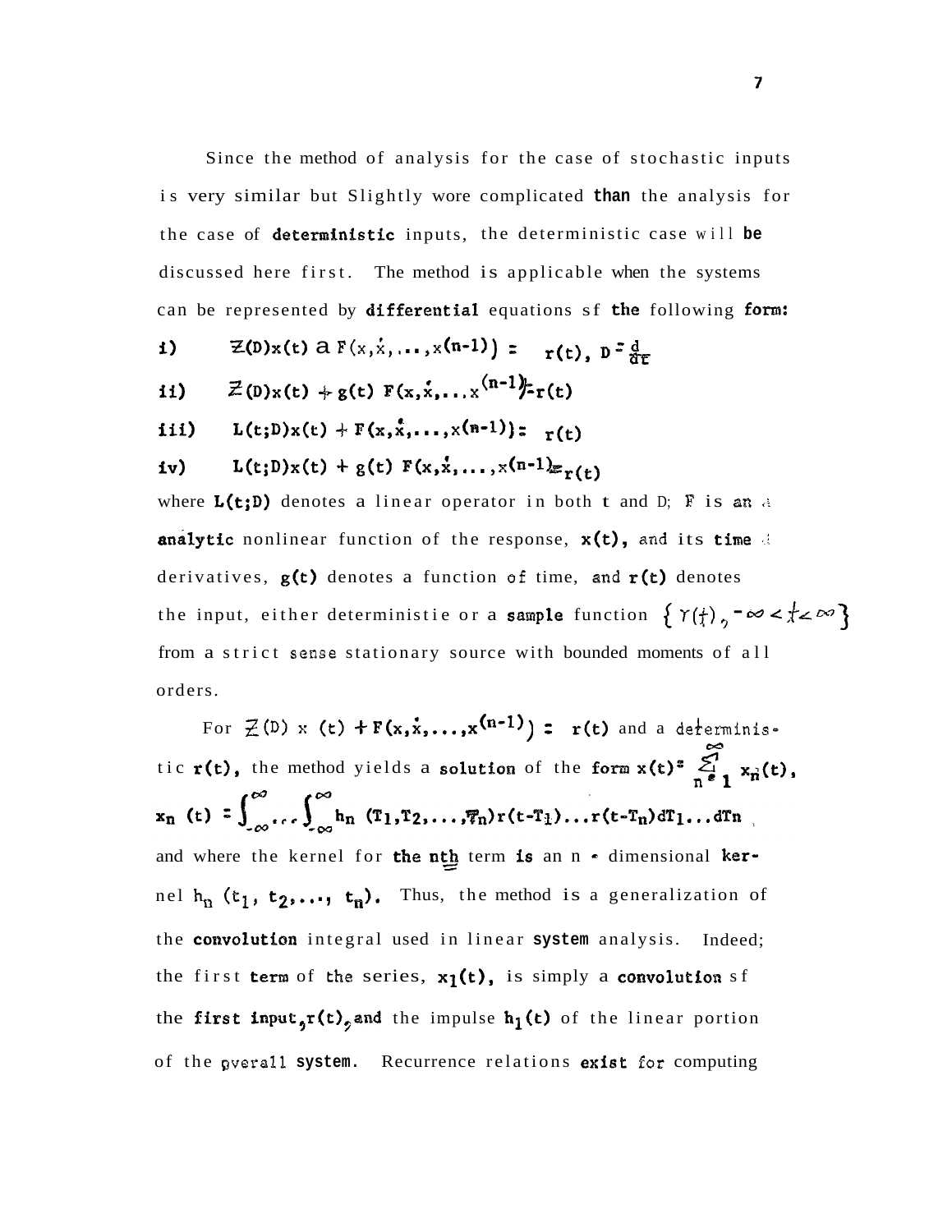the Volterra kernels in terns of previous kernels and previously computed terms of the **series.** These recurrence **relations** make the evaluation sf the several convolutions less tedious.

Only a finite number of terms **of the** series are required to closely approximate the nonlinear spsten, **A** situation analogous to the use of a finite **number** of terms sf a Fourier series to represent a function.

For  $L(t;D)$   $x(t) \neq F(x,x,...,x^{(n-1)})$ <sup>2</sup>  $r(t)$  and a deterministic r(t), the method is very similar to the method for the case given above except that instead of using an impulse response  $h_1(t)$  for calculating  $x_1(t)$ , there is a time-varying system function  $k_1(t, T)$ such that  $x_1(t) = \int_{0}^{\infty} k_1(t, T) r(t-T) dT$ , The  $k_1(t, T)$  can be found by first finding K<sub>1</sub>(t,s) by Zadeh's method and inverse Laplace transforming.

The other two cases of a nonlinearity of the form of  $g(t)$  $F(x, x, ..., x^{(n-1)})$  are treated in the same way as the above two cases.

The analysis of the four different dorms of differential **equations** for the case of a stochastic input deviatesonly slightly from the analysis for the case of a deterministic input. For the differential. equation of form  $i$ .

 $\mathcal{F}(\mathbf{D})$  **x**(t) + **F**(**x**,**x**,...,  $\mathbf{x}^{(n-1)}$ ) =  $\mathbf{r}^{(t)}$  where  $\{ \gamma(t)$ <sub>2</sub> -  $\infty < t < \infty \}$ is a sample function from a strict sense **stationary** source with moments of all orders **bounded,** the linear systems is given by  $\mathbb{Z}(p)$  x<sub>1</sub>(t)<sup>=</sup> r(t). The solution for the linear part is x<sub>1</sub>(t) =  $\int_{h_1(t-T)r(T)dT^{(1)}$  where  $h_1(t)$  represents the impulse response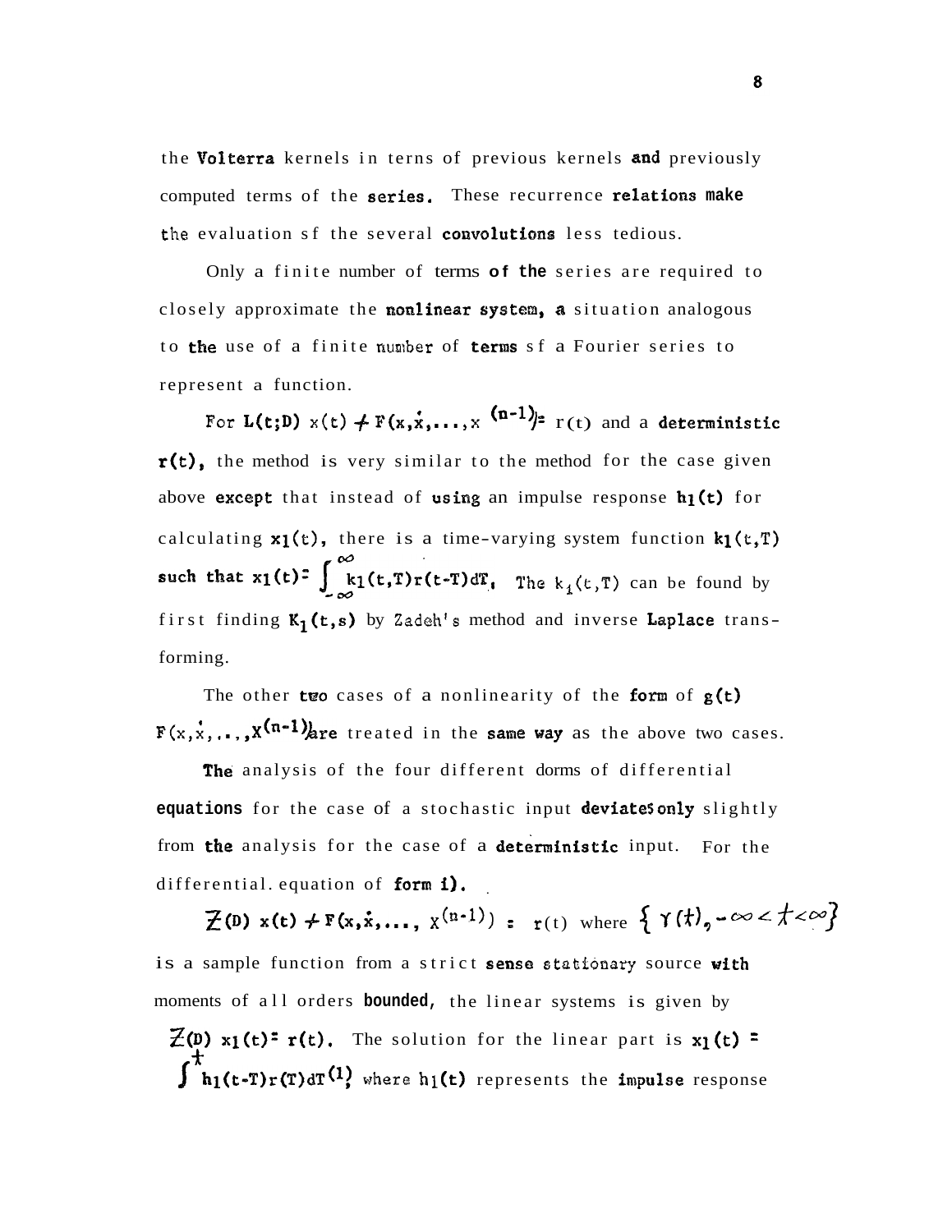of the linear portion system. Denotiug the ensemble **average** of  $r(t)$  and  $x(t)$  by  $\langle r(t) \rangle$  and  $\langle x(t) \rangle$  and applying these averages to both members of (1) gives  $\langle X_1(t) \rangle_{\mathsf{x}} = \int_a^t h_1(t-\tau) \langle \gamma(\tau) \rangle_{\mathsf{x}} d\tau$ =  $\langle \Upsilon(t) \rangle_{\tau} \int_{0}^{t} h_{1}(t-\tau) u(\tau) d\tau = \langle \Upsilon(t) \rangle_{\tau} \chi_{1} (t)$ where the interchange of expectation and integration has taken place and  $x_{1u}$  (t) is the response of the system to a deterministic unit step function  $U(t)$ . For the higher order term  ${\langle} {\tt X_i(t)} {\rangle}_{\tt X}$  $\langle r^{i}(t)\rangle_{r}$  X<sub>iu</sub>(t) where the  $\langle r^{i}(t)\rangle_{r}$  is the ith moment of the input and X<sub>iu</sub> is a result identical to the deterministic case with  $r(t)$   $\bar{v}(t)$ .

The other forms ii, iii, and iv, of the nonlinear differential equations are treated in exactly the **same way** except tkat for L(t;D) **the** system function is used. All follow **the form**  $\left\langle \mathbf{x}_i(t) \right\rangle_{\mathbf{x}}$  **=**  $\langle r^{i}(t)\rangle$  x  $X_{iu}$  (t) with  $\langle X(t)\rangle$  x =  $\sum_{i=1}^{10} \langle x_{i}(t)\rangle$  being the final  $\mathbf{i}^{\frac{1}{2}}1$ solution,

As **Ku** mentions, the method described **above** is less tedioas when digital computer programs **are** used in performing the convolutions and sumations .

An exasple using the Volterra functional analysis **is given in**  the appendix.

# **V.** Sequential Estimation of States and Parameters in Noisy Nonlinear **Dynamical Systems**

Put forward by **D. M.** Detchmendy and **8.** Sridhar (1966) this **shethod** is one of the most promising in tkat it caw yield an esti**mate of X, X, when**  $X = g(x_5t) \neq k(x_5t)u$  **and**  $y(t) = h(x_5t)$ (observation error) where U represents an unknown input.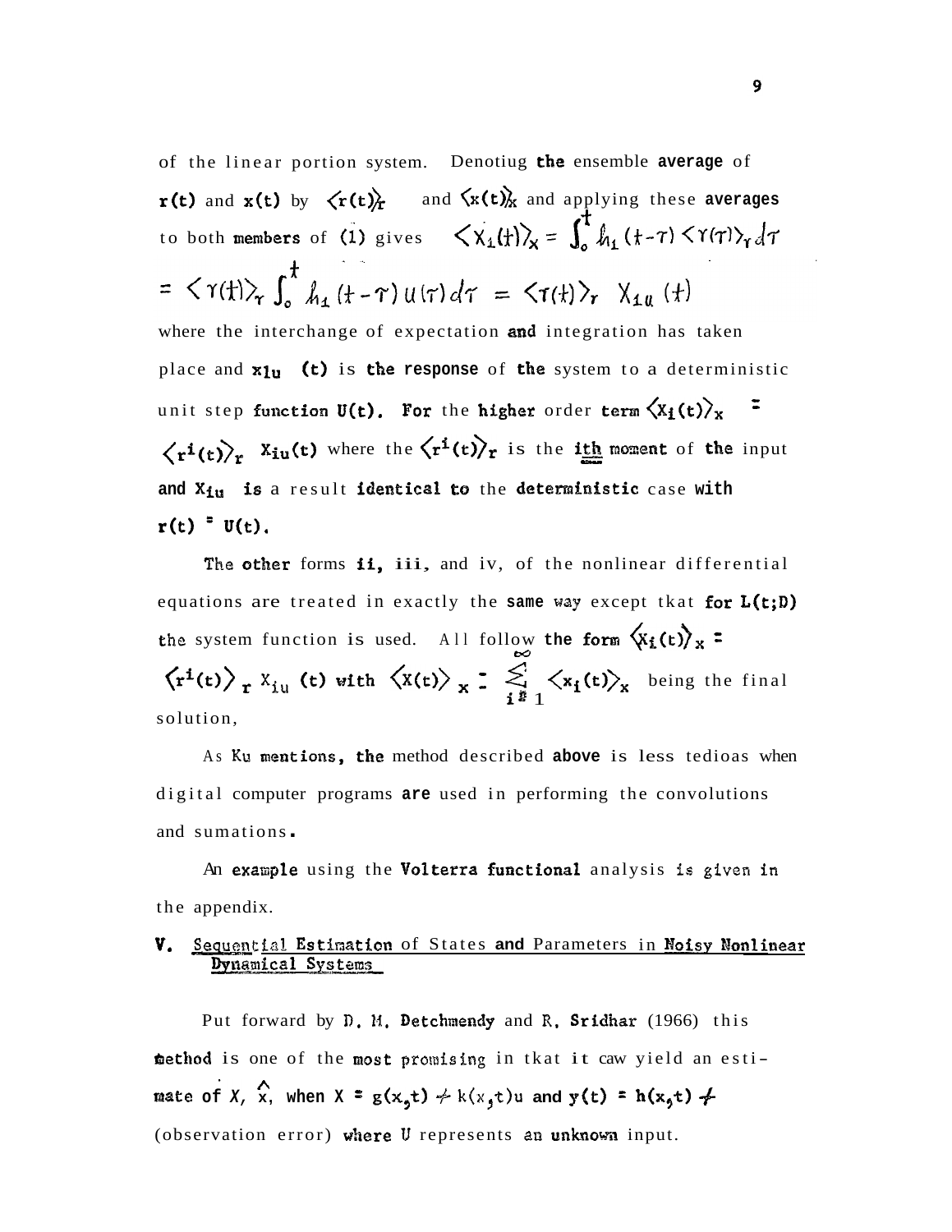This method uses a variational approach **and** then uses invariant imbedding equations to solve the resulting **two** point boundary **value** problem.

An fmportant advantage is that **the** estimator obtained by this scheme can be implimented in real time.

There is also the possibility that this method **can** be used in conjunction with statistical linearization in helping to **determine**  the gain **for** the **feedback** configuration, when, **as** mentioned **above,**  the analysis proceeds as with a linear system with a parameter.

# VI. Proposed Area of Research

In summary, **we have** the following four **methods** or tools **to**  apply to nonlinear systems with stochastic inputs:

(1.) The method of statistical linearization **can** be applied to control systems of the following configurations:



where  $U(t)$  is white gaussian noise and the nonlinearity, ML. is of an acceptable type (zero-memory but time-varying or time-invariant). **Lp** and **L2** in the above **are** linear systems.

g.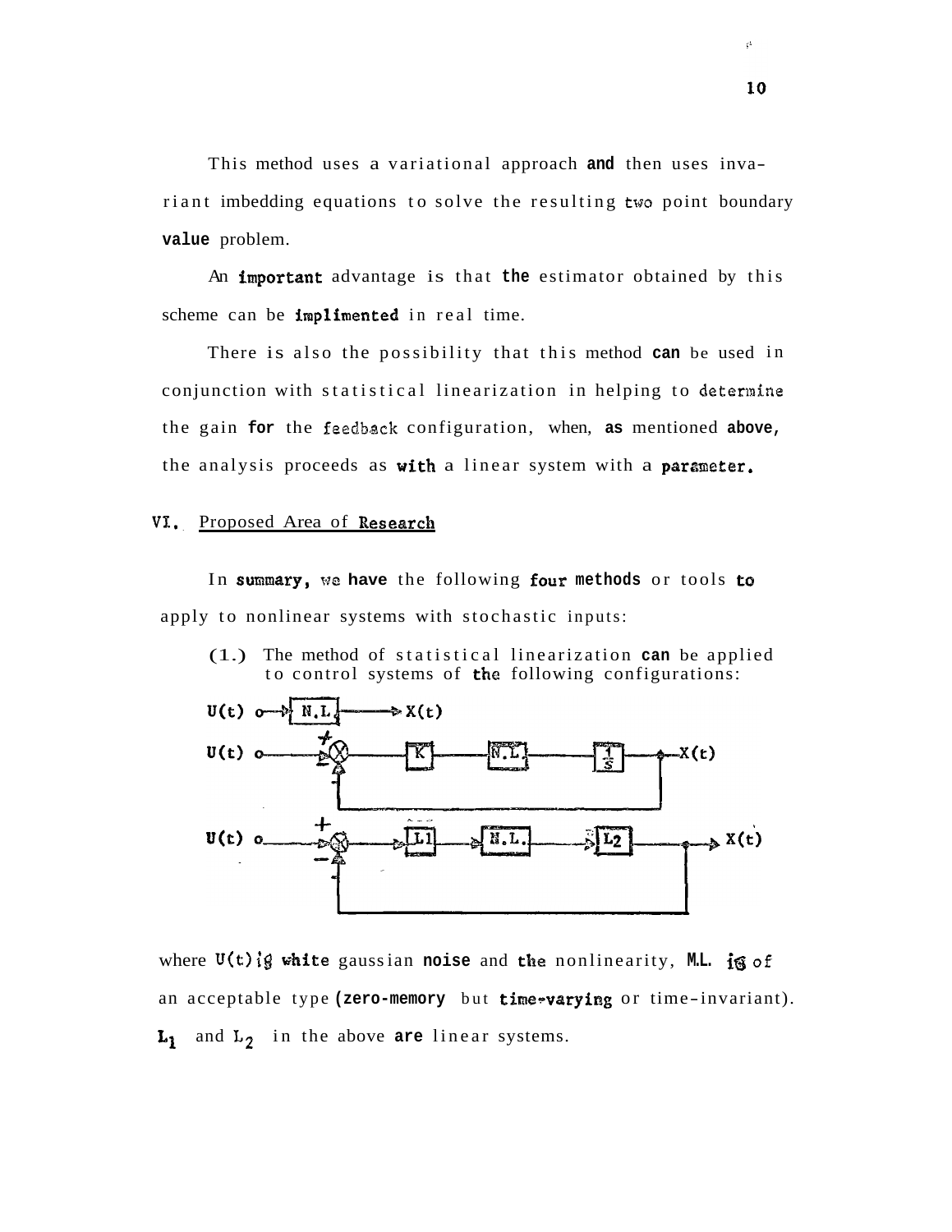**2.)** The method of semi-invariant@ is applicable **to** the following configuration:



or any configuration that allows a nonlinear differential equation to be explicity written. Again,  $U(t)$  is gaussian white noise. The precision **of** the results using the **method** sf semi-invariants is **much** better than **the** method of statistical linearization **and**  it can be used in the analysis of a larger class of nonlinear systems **(i.e., time-varying'nonllinearfties).** 

- **(3.)** The Volterra functional analysis method is applicable . if the system can be formulated as a differential equation with a linear part and a nonlinear part of the form  $g(t) F(x, x, \ldots, x^{n-1})$ . The only approximation involved in this **method** is **that of using** only a finite number of the terms in the series. The random inputs must be strict-sense stationary and have all movements bounded.
- (4.) The sequential estimation **method** is good in that it can be used **whcin** the input is a composite of control function and noise. The allowed system configuration is:



**where**  $U(t)$  **and**  $V(t)$  **are** unknown noises and  $G(t)$  is a deterministic control force.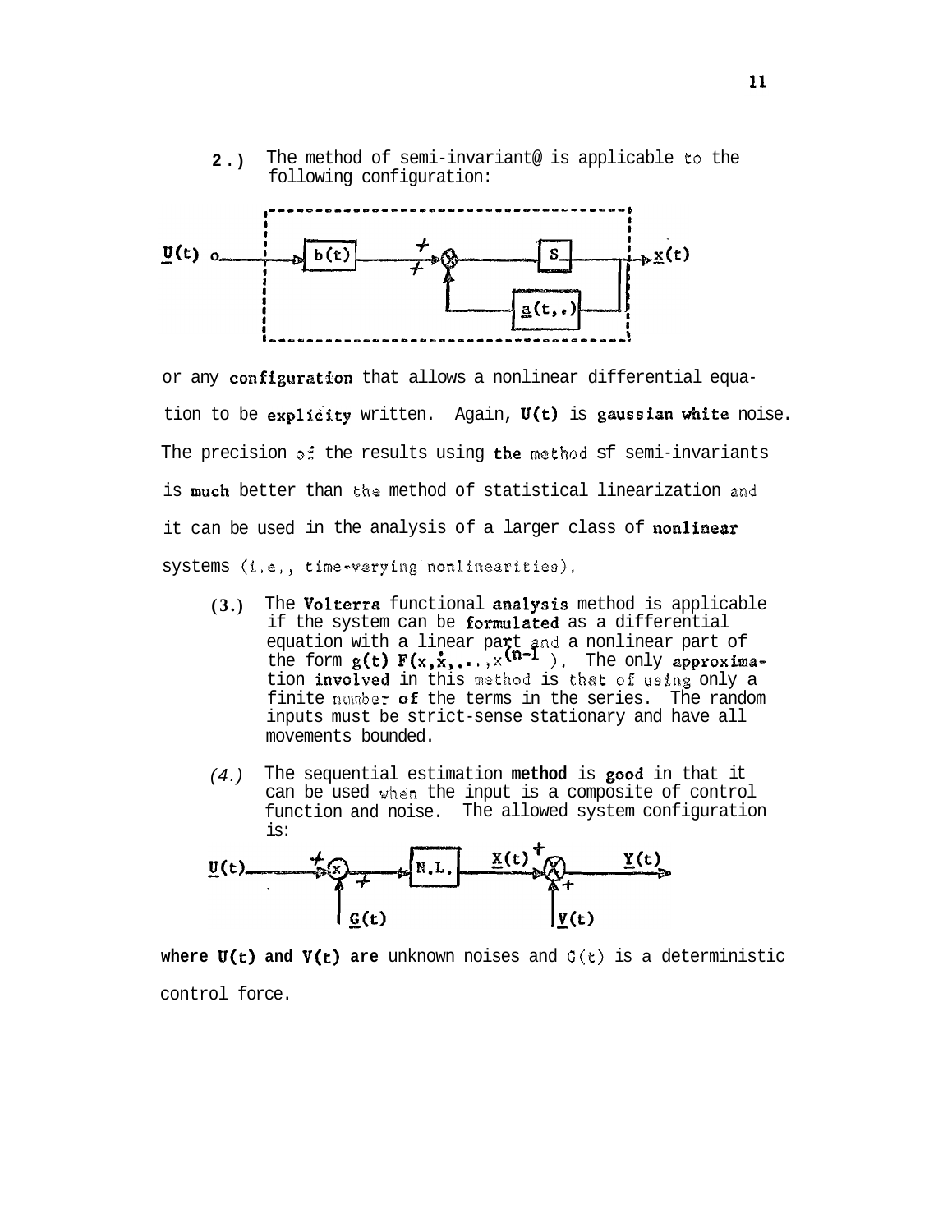The response of a linear system subjected to stochastic inputs and a deterministic control force canabe obtained by adding the response of the system due to the stochastic inputs alone to the response of the system due to the deterministic control force alone. That the sum of the responses to the individual inputs is the responses of the system to the combined inputs follows from the validity of the superposition principle for linear systems.

A comsn characteristic **of** three of the four approaches to the analysis of nonlinear systems subjected to random inputs given above **was** the absence of a deterministic control force. **No** such convient superposition principle exists **for** nonlinear systems so that, in general, the response **of** a nonlinear system to a stochnstfc input and a deterministic input is not the **sum** of the response due to the stochastic part alone **and** the response due to the deterministic part alone. Because superposition is not valid for nonlinear systems, the response to stochastic inputs alone is of no value in trying to determine the response to stochastic inputs and a deterministic control.

In the proposed research, it is **my** desire to attempt to solve the problem sf analysis of nonlinear systems subjected to stochastic inputs and deterministic control. I would also like to consider the **problem** of **fittering** under the above conditions **when** the observation is contaminated by measurement noise. **My** approach will be to learn how to derive the Straton ovich-Kushner-

 $12<sup>2</sup>$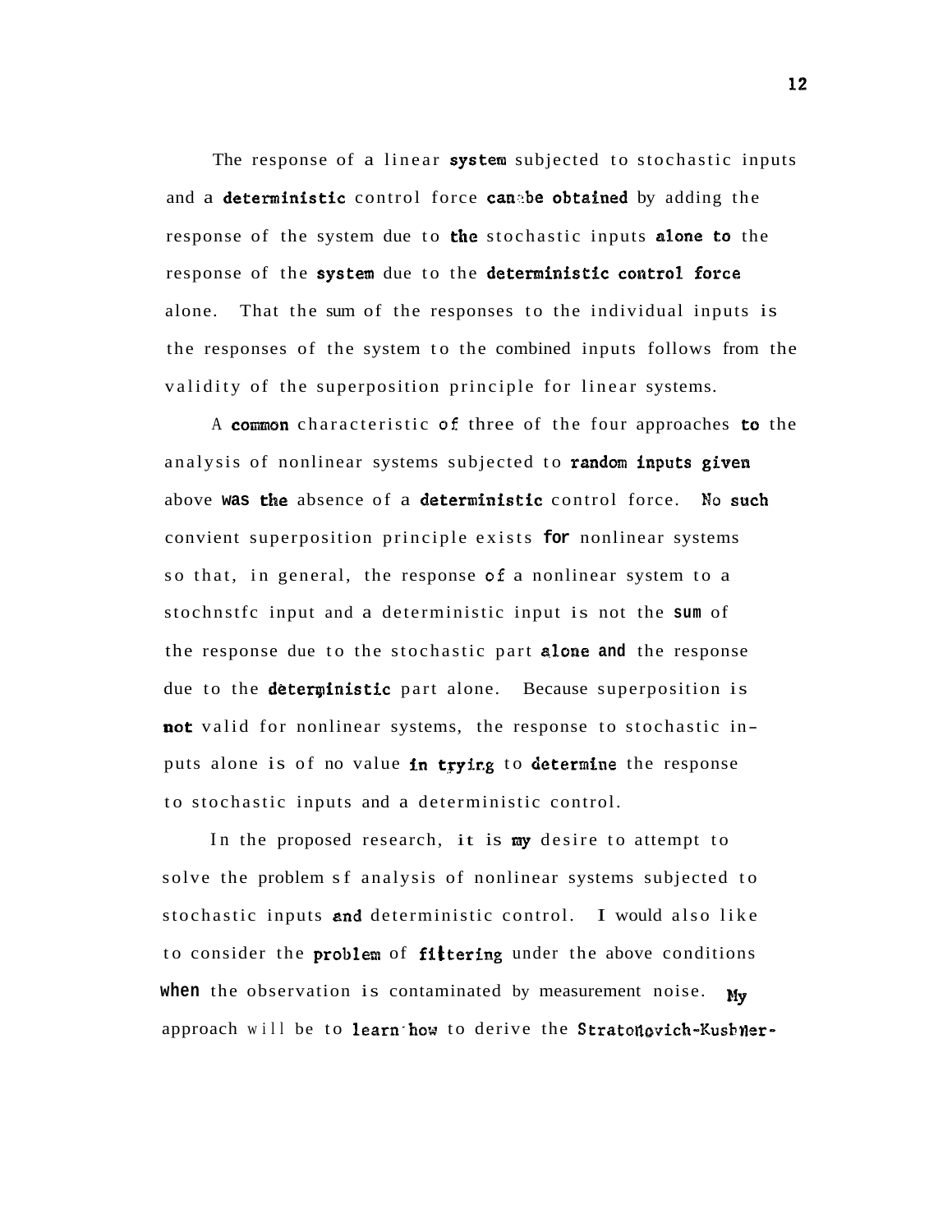Bucy ffttering equation for this general nonlinear **system** having stochastic and deterministic imputs and to learn the Ito and Stratonavich's approach to manipulating this equation. I would then try to **generalize** the four approaches mentioned above to this problem.

 $\ddot{\phantom{a}}$ 

Another approach to the problem that **1** plan to take in the proposed research will be in following the lead of a recent paper by H. F. VanLandingham and W. A. Blackwell (1967) on the design of a technique that generates a control **signal** which forces tho state of a nonlinear plant to be close to the state of a reference model by ingeniously applying Liapunov's second method. **The** system configuration is shown below.



The model used is a linear antonomous system and represents "ideal" system behavior, The state variable representation of this model is  $\frac{Xd}{A}$  = Ao  $\frac{Xd}{A}$   $\neq$  Bo  $\frac{r}{A}$ , where Xd is the state of the linear constant system model,  $\mathbf{r}$  is the input vector, and A6 and Bo are constant matrices.

The actural nonlinear system is characterized by the nonlinear differential equation  $\frac{\bar{x}}{s} = f(\underline{x}, \underline{G}, t)$ , where  $\underline{x}$  is the actual state,  $G$  is the deterministic control vector, and t is time,

13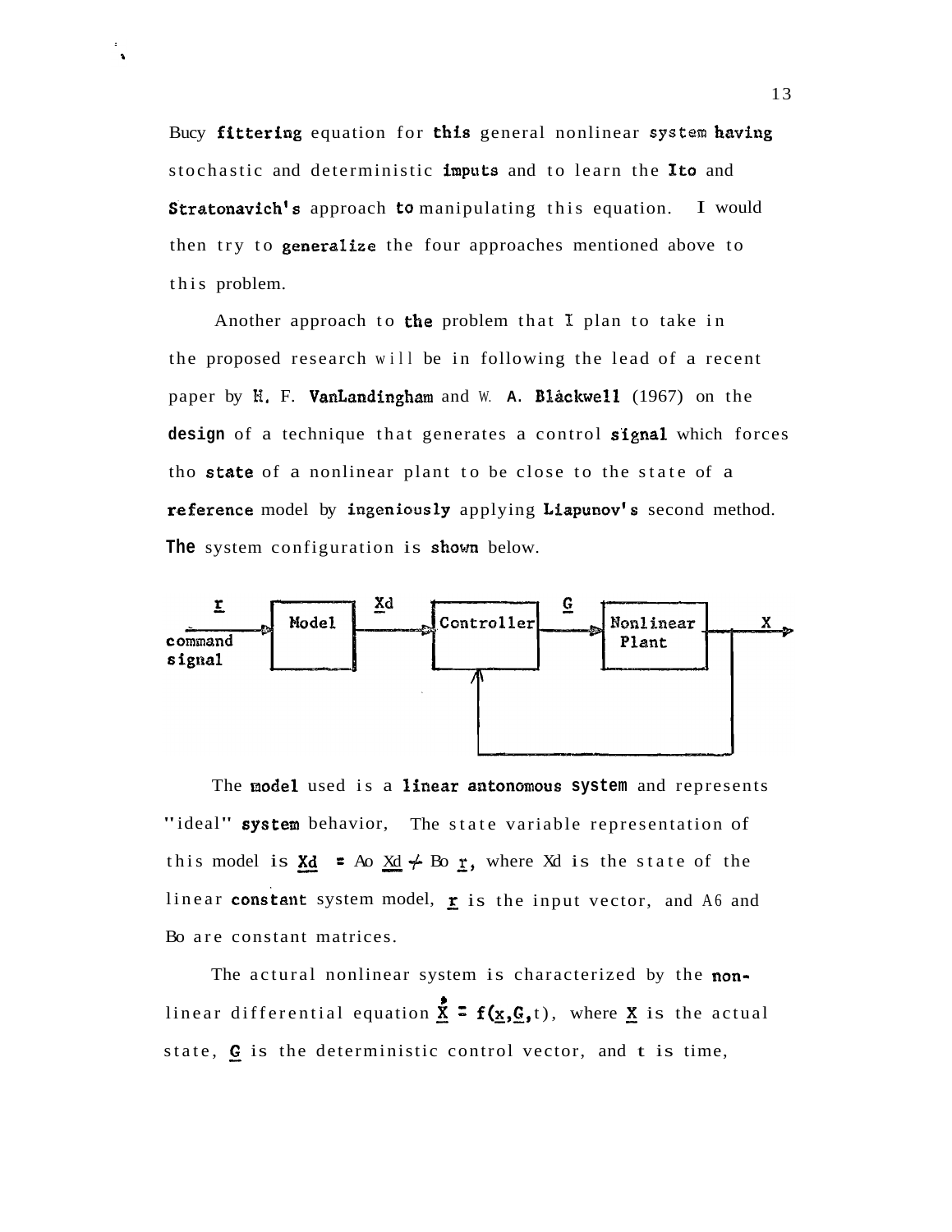The error,  $\underline{e}$ , is defined as  $\underline{X}d$  **x** and can be conviently **manipulated** into the differential equation **200 Ao** e + AoX  $f(\underline{x}, \underline{G}, t) \neq \mathbb{B}$ o <u>r</u>.

Liapunov's second method is applied to this differential equation by assuming a form for the Liapunov function of V <sup>=</sup>  $e^{T}P$ <sub>e</sub>, where *P* is a symmetric positive definite matrix. The derivative of V **with** respect to time is  $V = e^{T} [Ao^{T} P \neq PAO] e \neq {2e^{T} [Ao_{X} - f (x, G, t) \neq Ro_{T} ]}$ 

h deterministic control **is** synthesized that **makes** V negative definite. This condition **ensures** that the error, **2,** is aspptotically stable and, hence, **goes** to zero.

**B!y** proposed research on this **aspect** of the **prsblern** will be to investigate the possibility sf replacing the Liapunov funtion of the deterministic case with a"stochastic Liapunov function" in synthesizing a  $G$  to ensure  $g$  to be asymptotically stable 'and thus generalize the above method to **the** control of nonlinear systems **with** random inputs.

The use of stochastic Liapunov functions has received a good deal of attention in the last three years. Kushner (1967) has done quite a **bit** in the area of stochastic **Liapunov** functions.

**In working** with stochastic Liapunov functions, I **realize**  that this part of the **research** will be less practical- oriented since, as Kushner (1965) mentioned, a shortcoming common to **both** deterministic and stochastic **Lfzpunov** functions is the difficulty of finding them.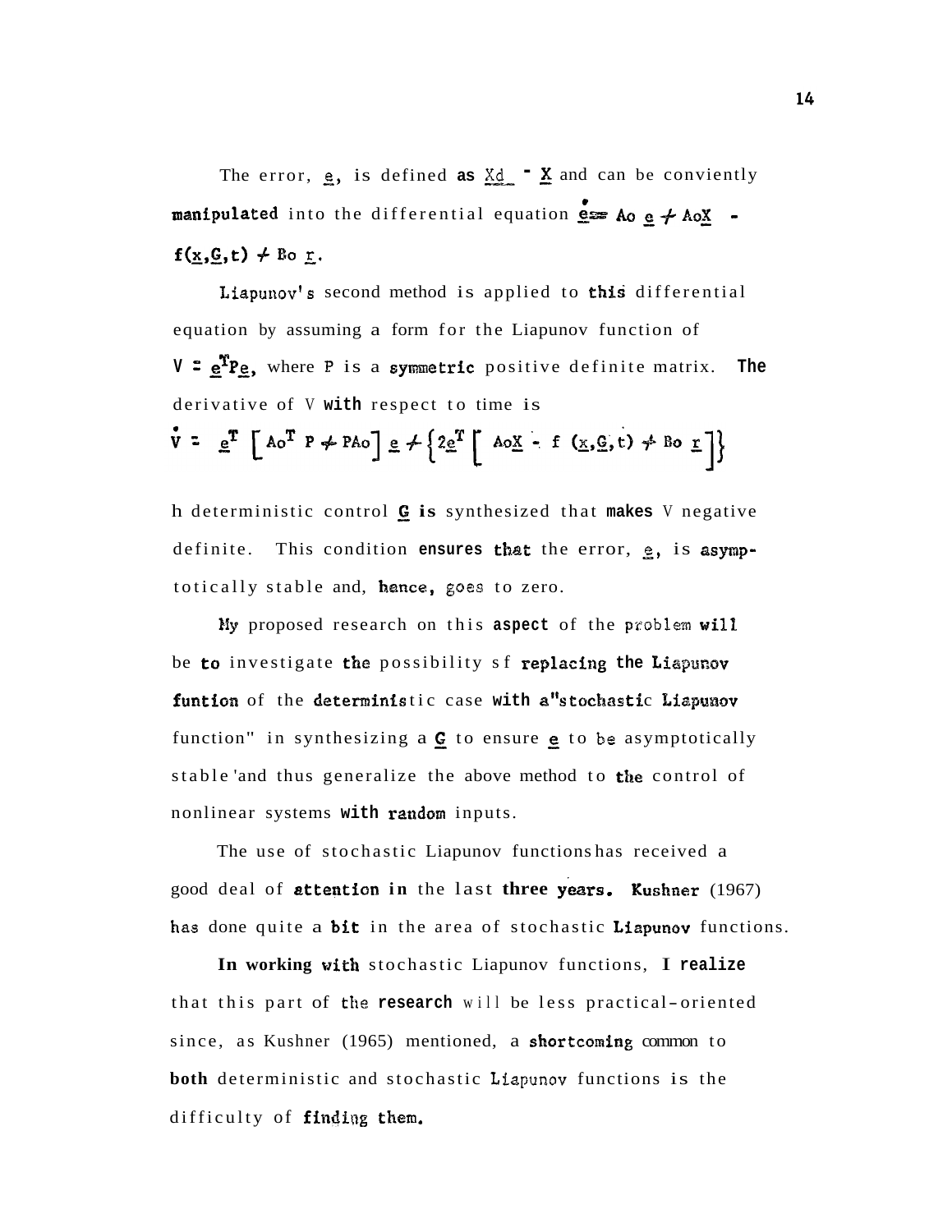### **VII. Appendix**

# **Statistical Linerezatdon Exmale**

**The figure below shows a nonlinear element representing saturation with a dead zone.** 



In equation **form, Y(t)**  $z$  **f**  $\left[x(t)\right]$ , where  $X(t)$  is a zero **mean gausstaa random process with unit variance and having a pdf** of  $P_x$  (x):  $\frac{1}{\sqrt{2\pi}}$   $e \times p \left(-\frac{1}{2} \times \frac{2}{r} \right)$ .

The assumption made is that X  $_{\text{H}}(t)$  is neglizible in the **representation**  $Y(t) = \text{Keg } X(t) \neq X_H$  **(t). Therefore**  $X_H$  **(t) i**s dropped, yielding  $\overrightarrow{Y}(t)$  = Keg X(t).

**The mean squared error which is to be minimized as the A**  The mean squared error which is to be minimized as the<br>criterion satisfied by this technique is  $[\overline{Y}(t)-\overline{Y}(t)]^2 = [\overline{Y}(t)-Keg X(t)]^2$ 

$$
= \left[ f(X(t) - \text{Keg } X(t)) \right]^{2}
$$

So **Keg** is to be chosen to minimize

$$
M = \int_{-\infty}^{\infty} [Y(t) - \hat{Y}(t)]^2 p_X(x) dx
$$

**The general result for Keg, shorn-earlier, is** 

$$
Keg = \frac{\int_{-\infty}^{\infty} x f(x) \cdot \varphi_{x}(x) dx}{\int_{-\infty}^{\infty} x^{2} \cdot \varphi_{x}(x) dx} \qquad ,
$$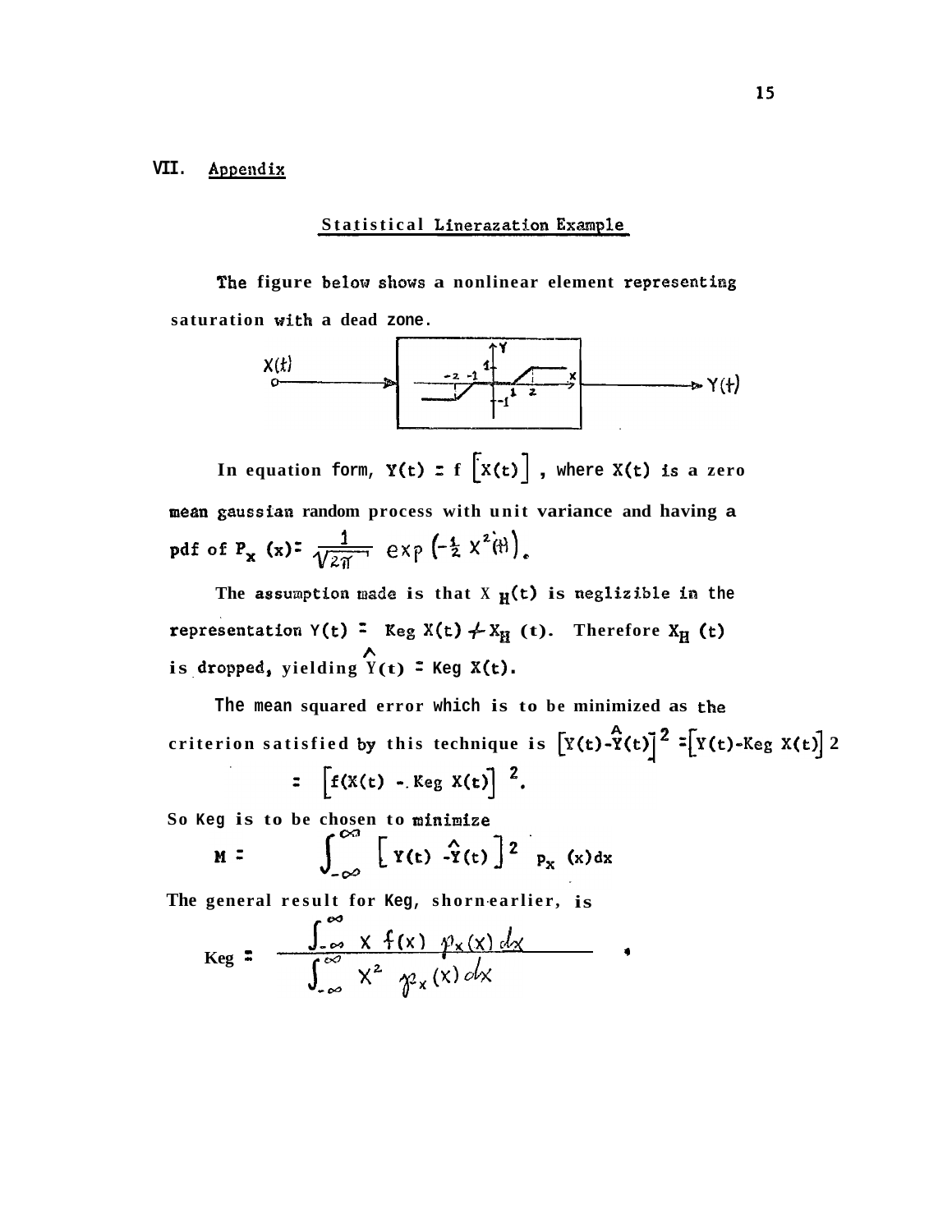Since 
$$
p_x(x) = \frac{1}{\sqrt{2\pi}} e^{-x} p \left(-\frac{1}{2} x^2(t)\right)
$$
,  
\n
$$
\int_{-\infty}^{\infty} x^2 \psi_x(x) dx = \int_{-\infty}^{\infty} x^2 \frac{e^{-\frac{x^2}{2}}}{\sqrt{2\pi}} dx = \sigma'^2 - (\mu_x)^2 = 1
$$
\nIn the above  $\mu_x = 0$  since  $\mu_x = \int_{-\infty}^{\infty} x \frac{e^{-\frac{x^2}{2}}}{\sqrt{2\pi}} dx = -\int_{-\infty}^{\infty} x' \frac{e^{-\frac{(x')^2}{2}}}{\sqrt{2\pi}} dx' = -\mu_x$   
\nunder  $x' = -x$ 

**and the only quantity equal to its negative is zero.** 

**Evaluating the expression for Keg in terns of the appropriate**  value of  $f(x)$  yields:

$$
\kappa_{eg} = \left[ \int_{-\infty}^{-2} \chi(-1) \, p_{x}(x) \, dx + \int_{-2}^{-1} \chi(1+x) \, p_{x}(x) \, dx + \int_{-1}^{+1} \chi \cdot 0 \cdot p_{x}(x) \, dx \right. \\ + \int_{1}^{2} \chi(x-1) \, p_{x}(x) \, dx + \int_{2}^{\infty} \chi(1) \, p_{x}(x) \, dx \, ]/1 \, .
$$

**Substituting in the pdf yields:** 

$$
\kappa_{eg} = \left[ \int_{-\infty}^{-2} x(-1) e^{-\frac{x^{2}}{2}} dx + \int_{-2}^{-1} (x + x^{2}) e^{-\frac{x^{2}}{2}} dx + \int_{-1}^{+1} 0 dx \right]
$$

$$
\int_{+1}^{2} (x^{2} - x) e^{-\frac{x^{2}}{2}} dx + \int_{2}^{\infty} x e^{-\frac{x^{2}}{2}} dx \right] / \sqrt{2\pi}
$$

Using symmetry properties of even functions and shuffling the integrals around yields:<br>  $\kappa_{eg}$  =  $2 \left[ \int_{2}^{\infty} (x^2 - x) e^{-\frac{x^2}{2}} dx + \int_{1}^{z} x e^{-\frac{x^2}{2}} dx \right] / \sqrt{2\pi}$ .

**To further s impli fyi:lhe above express ion for Reg three** 

integrations by parts are carried out below. Use is made of the

$$
\int_{2}^{1} x e^{-x^{2}z} dx = \frac{1}{2} \int_{1}^{\infty} e^{-x^{2}z} dy = -e^{-x^{2}}|_{4}^{\infty} = -e^{-\infty} + e^{-2} = e^{-2}.
$$
\n  
\n(i.)  $\int_{1}^{2} x^{2} e^{-x^{2}z} dx = \int_{1}^{2} -\chi \left(-e^{-x^{2}z} \times dx\right) = -\chi e^{-x^{2}}|_{1}^{2} + \int_{1}^{2} e^{-x^{2}z} dx$   
\n $= -2 e^{-2} + e^{-2} + \sqrt{2} \int_{1}^{\infty} \frac{2}{\sqrt{n}} \int_{\frac{1}{n^{2}}}^{\sqrt{2}} e^{-u^{2}} du = -2 e^{-2} + e^{-2} + \sqrt{2} \int_{2}^{\sqrt{2}} [er_{1}(\sqrt{2}) - er_{1}(\sqrt{2})]$   
\n(ii.)  $\int_{1}^{2} -\chi e^{-x^{2}} dx = e^{-x^{2}}|_{1}^{2} = e^{-2} - e^{-\frac{1}{2}}.$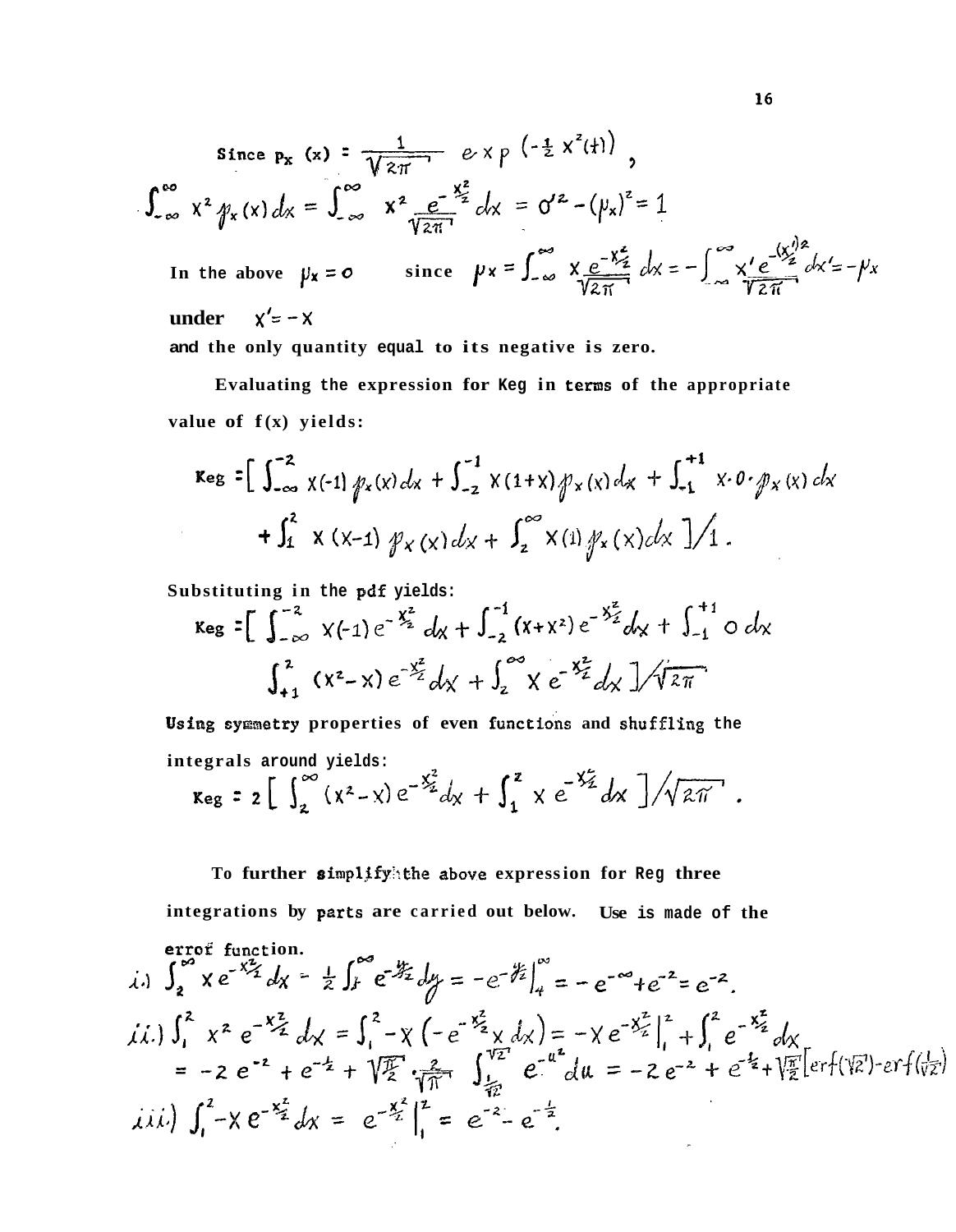Resubstituting into the expression for Keg gwes

$$
\kappa_{eg} = 2 \left[ e^{-2} - 2e^{-2} + e^{-\frac{1}{2}} + \sqrt{\frac{\pi}{2}} \{ erf(\sqrt{2}) - erf(\frac{1}{\sqrt{2}}) \} + e^{-2} - e^{-\frac{1}{2}} \right] / \sqrt{2\pi}
$$
  
=  $\left[ erf(\sqrt{2}) - erf(\frac{1}{\sqrt{2}}) \right]$ 

The error function  $erf(*)$  is well tabulated.

From the expression for Keg, the expression for the estimate of the output,

$$
\hat{\Upsilon}(t) = \text{Keg } X(t) = \left[ erf(\sqrt{z}) - erf(\sqrt{\overline{z}})\right] X(t),
$$

is obtained.

Volterra Functional Analysis Example

$$
t^2 \frac{d^2y}{dt^2} + 4t \frac{dy}{dt} + 2y + \mu y^2 = \Upsilon(t)
$$

r(t) is a stochastic imput having all moments  $\langle r^i(t) \rangle_r, i = 1, 2, 3, ...,$ known and bounded.

First, consider the method of Volterra functional analysis applied to the deterministic case of  $r(t) = U(t)$ , a unit step, since the results of this analysis are required in evaluating the case of a stochastic  $r(t)$ .

The above ordinary nonlinear differential equation is of the form  $L(t, D)Y(t)$   $\neq$   $F(y, \hat{y}, ..., Y^{(n-1)})$  :  $r(t)$ , so the method of Volterra functional analysis is applicable.

In order to start the Volterra functional analysis procedure it is necessary to obtain the impulse response from the linear portion of the nonlinear differential equation.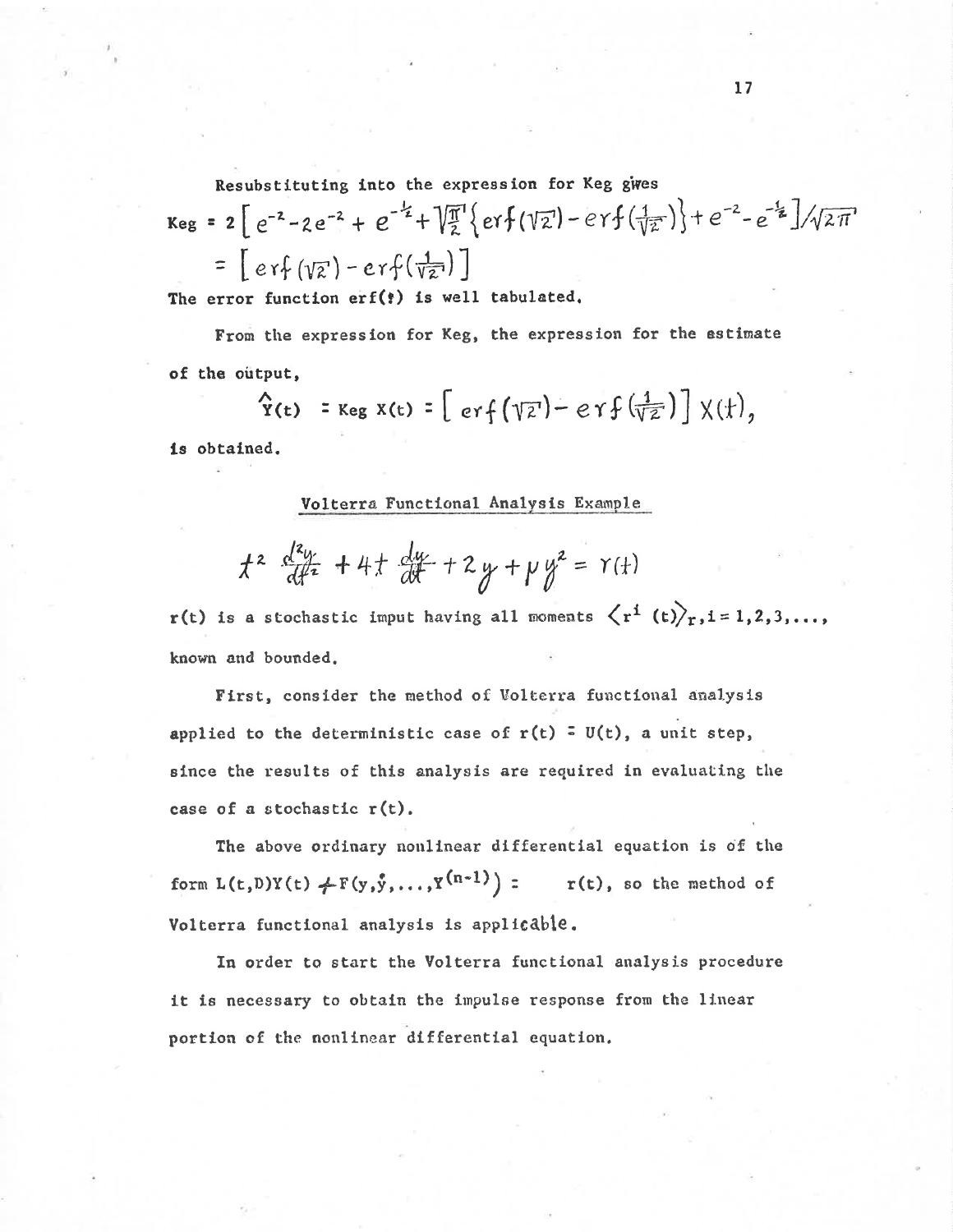Finding the impulse response involves applying the variation of parameters method to the linear portion of the example. The differential equation now being considered is  $t^2$   $\frac{d^2y}{dt^2}$  + 4t  $\frac{dy}{dt}$  + 2Y = F(t). To apply the method of variation of parameters it is first necessary to have the complementary or transient solution which is the solution of the associated homogeneous differential equation,  $t^2 \frac{d^2y}{dt^2} + 4t \frac{dy}{dt} + 2Y = 0$ . The associated differential equation in this example is seen to be of the Canchy type, ameanable to solution by the standard trick of a change of independent variable using the substitution  $t = e^{\frac{x}{\sigma}}$ . (Another method of obtaining the complementary solution would be to use Mellin transforms.)

The substitution requires evaluation of:  $t = e^{\frac{x}{2}} \implies x = \ln t$  $\frac{d}{dx} = e^{x} = t \implies \frac{dy}{dt} = e^{-x} = \frac{1}{t}$  $\frac{dy}{dt} = \frac{dy}{dx} \cdot \frac{dy}{dt} = \frac{dy}{dx} \cdot \frac{1}{t} = \frac{1}{t} \frac{dy}{dy}$  $\frac{d^2y}{dt^2} = \frac{d}{dt} \left[ \frac{dy}{dt} \right] = \frac{d}{dx} \left[ \frac{dy}{dt} \right] \cdot \frac{dx}{dt} = \frac{d}{dx} \left[ \frac{1}{t} \frac{dy}{dt} \right] \cdot \frac{1}{t}$  $\frac{d^2y}{dt^2} = \frac{d}{dx} \left[ \frac{1}{x} + \frac{dy}{dx} \right] \frac{1}{x} = \left[ \frac{1}{x} \frac{d^2y}{dx^2} - \frac{dy}{dx} \frac{dy}{dx} \right] \cdot \frac{1}{x} = \frac{1}{x} \left[ \frac{1}{x} \frac{d^2y}{dx^2} - \frac{1}{x} \frac{dy}{dx} \right]$  $=\frac{1}{x^2}\left[\frac{dx}{dx^2}-\frac{dy}{dx}\right]$ .

18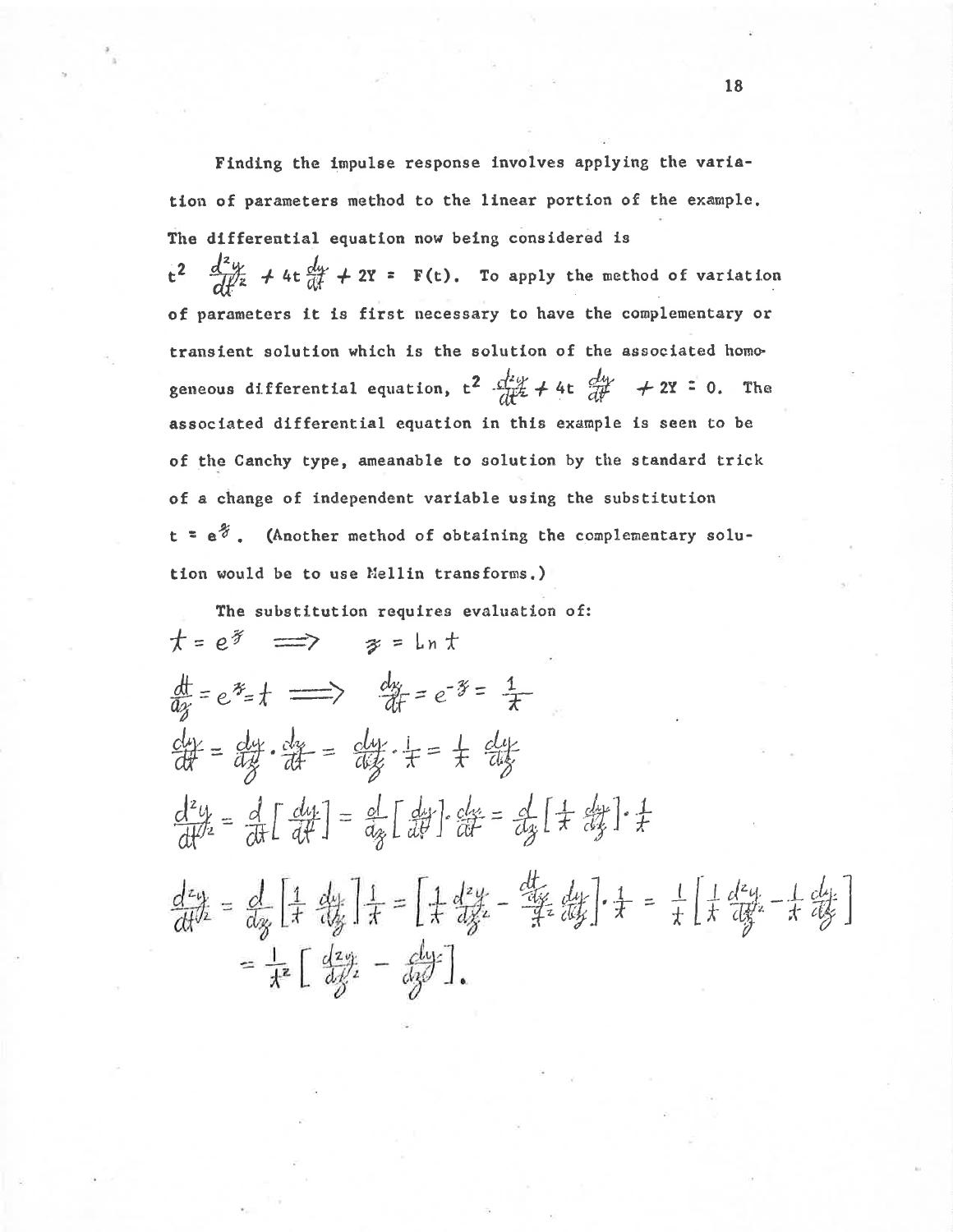Then applying the substitution to the associated homogeneous differential equation transforms the Canchy type differential equation into a linear, constant coefficient, ordinary differential equation as shown below:

$$
t^{2} \left( \frac{1}{x^{2}} \left[ \frac{d^{2}y}{dy^{2}} - \frac{dy}{dy} \right] \right) + 4t \left( \frac{dy}{dy} \right) + 2Y = 0
$$
  
or  $D^{2}Y + 3DY + 2Y = 0$ 

 $(D + 2) \cdot (D + 1)Y = 0$ or

From the theory of linear constant coefficient differential equuations the complementary solution is  $Y(\xi) = C_1 e^{-2\xi} + C_2 e^{-\xi}$ , where Cland C2are arbitary constants. Reversing the substitution used above, replacing by LNt yields  $Y(t) = C_1 e^{-2 \ln t} + C_2 e^{-\ln t}$  $\frac{C_1}{t^2}$  +  $\frac{C_2}{t}$  . That the complementary solution,  $\frac{1}{t^2}$  and  $\frac{1}{t}$ ,

are independentican be checked by observing that the Wronskian  $|$   $\downarrow$   $|$ is nonzero:

$$
W(\hat{y}) = \begin{vmatrix} \hat{y} & \hat{y} \\ \frac{-2}{\hat{y}^3} & -\frac{1}{\hat{y}^2} \end{vmatrix} = -\frac{1}{\hat{y}^4} + \frac{2}{\hat{y}^4} = \frac{1}{\hat{y}^4} \neq 0
$$

The linear differential equation  $t^2 \frac{d^2y}{dx^2} + 4t \frac{dy}{dt} + 2Y = F(t)$ is of the form  $a_n$  (t)  $D^{n}Y + a_{n-1}$  (t)  $D^{n-1}Y + ... + a_0 Y(t)^{n}A(D,t)Y^{n}F(t)$ and by being of this form has a particular solution, obtained by variation of parameters, of the form  $\mathbf{Y}(t) = \int_{0}^{t} F_{(\gamma)} \left[ \frac{1}{a_n(\gamma) \sqrt{(\gamma)}} \sum_{i=1}^{n} y_i(t) \sqrt{y_n(\gamma)} \right] dy,$ where the Yi's are the n independent solutions of the associated homogeneous differential equation,  $W(\gamma)$  is the Wronskian, and the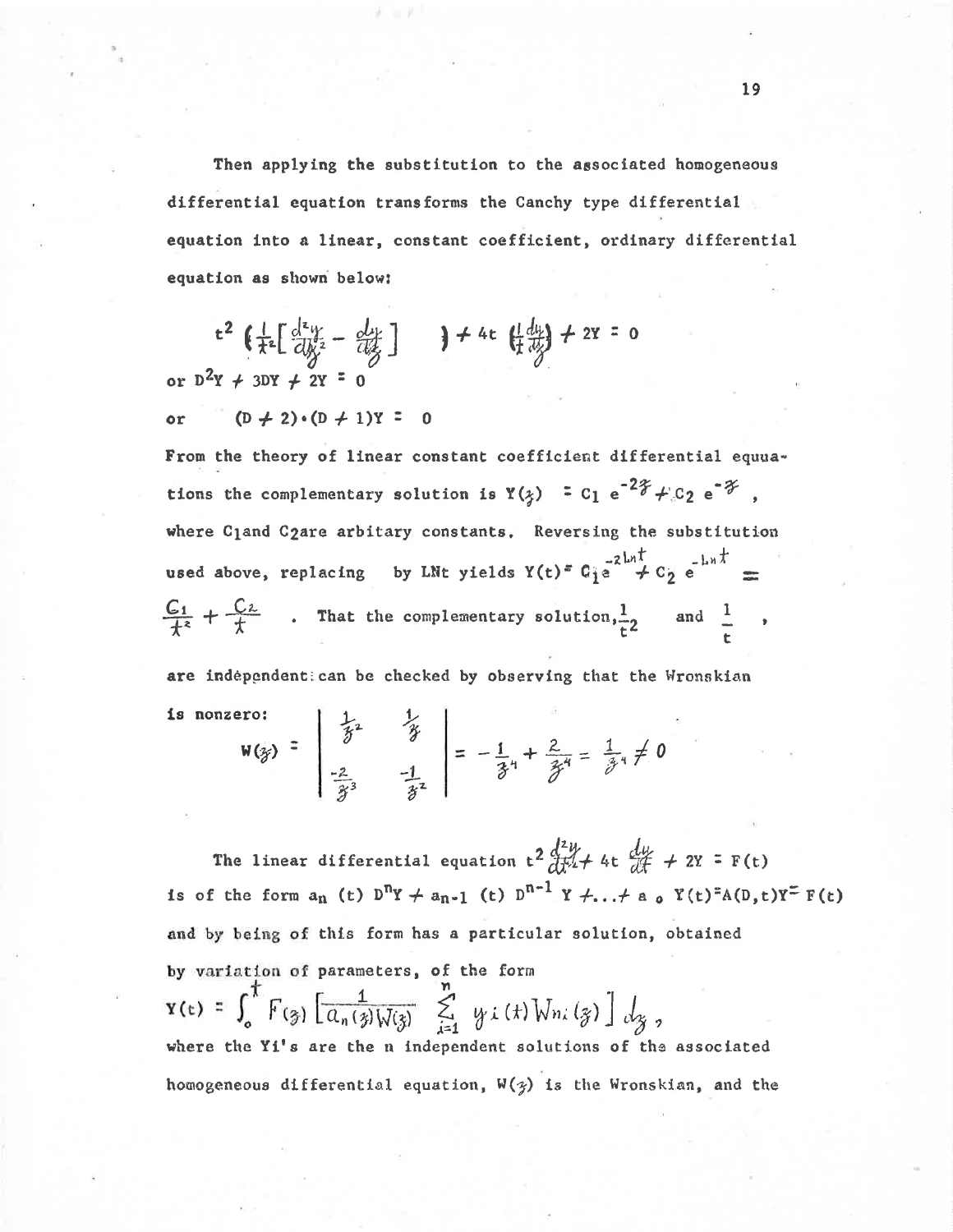$W_{ni}$  ( $\chi$ ) are the ni-th cofactor of the Wronskian. The Wronskian is given by

$$
= \begin{vmatrix} Y_1(\gamma) & Y_2(\gamma) & \cdots & Y_n(\gamma) \\ Y_1(\gamma) & Y_2(\gamma) & \cdots & Y_n(\gamma) \\ \vdots & \vdots & \ddots & \vdots \\ Y_1^{(n-1)} & Y_2^{(n-1)} & \cdots & Y_n^{(n-1)} \\ Y_1^{(n-1)} & Y_2^{(n-1)} & \cdots & Y_n^{(n-1)} \end{vmatrix}
$$

The quantity in brackets above is known as the one-sided Green's function and is denoted by  $g(t,y) = \frac{1}{\alpha_n(y) W(y)} \sum_{i=1}^n Y_i(t) W_{ni}(y)$ . The Green's function satisfies the useful property that the particular solution is given by  $Y(t) = \int_0^t F(y) g(t, y) dy$ 

For a differential equation of the type considered in this example the impulse response and the one-sided Green's function are identical. Therefore  $h(t, \hat{z}) = \begin{cases} g(t, \hat{z}) & \text{for} \quad 0 \leq \hat{z} \leq \hat{z} \\ 0 & \text{for} \quad \hat{z} \leq \hat{z} \end{cases}$ 

For the present example, 
$$
W(\gamma) = \begin{vmatrix} \frac{1}{3} & \frac{1}{3} \\ -\frac{2}{3} & -\frac{1}{3} \end{vmatrix} = \frac{1}{3}\pi
$$
  
\nand  $\sum_{i=1}^{2} Y_i(t) W_{ni}(\gamma) = \begin{vmatrix} \frac{1}{3} & \frac{1}{3} \\ \frac{1}{3} & \frac{1}{3} \end{vmatrix} = \frac{1}{3^2\pi} - \frac{1}{3^2\pi} = \frac{(\frac{1}{3} - \frac{1}{3})}{\frac{1}{3} - \frac{1}{3} + \frac{1}{3}}$   
\nSo,  $h(t, \gamma) = g(t, \gamma) = \frac{1}{\alpha_n(\gamma) W(\gamma)} \sum_{i=1}^{2} Y_i(t) W_{ni}(\gamma) = \frac{1}{3^2(\frac{1}{3})} \left[ \frac{\frac{1}{3} - \frac{1}{3}}{\frac{1}{3} + \frac{1}{3}} \right] = \begin{cases} \frac{(\frac{1}{3} - \frac{3}{3})}{\frac{1}{3} + \frac{1}{3}} & \frac{1}{3} \\ 0 & \frac{1}{3} + \frac{1}{3} \end{cases}$ 

 $\mathbf{E}^{\text{R}}$ 

 $1 \parallel$ 

The impulse response or Zadeh's system function could have been obtained by Zadch's method. The above approach was taken here because of the general familiarity of the several techniques used.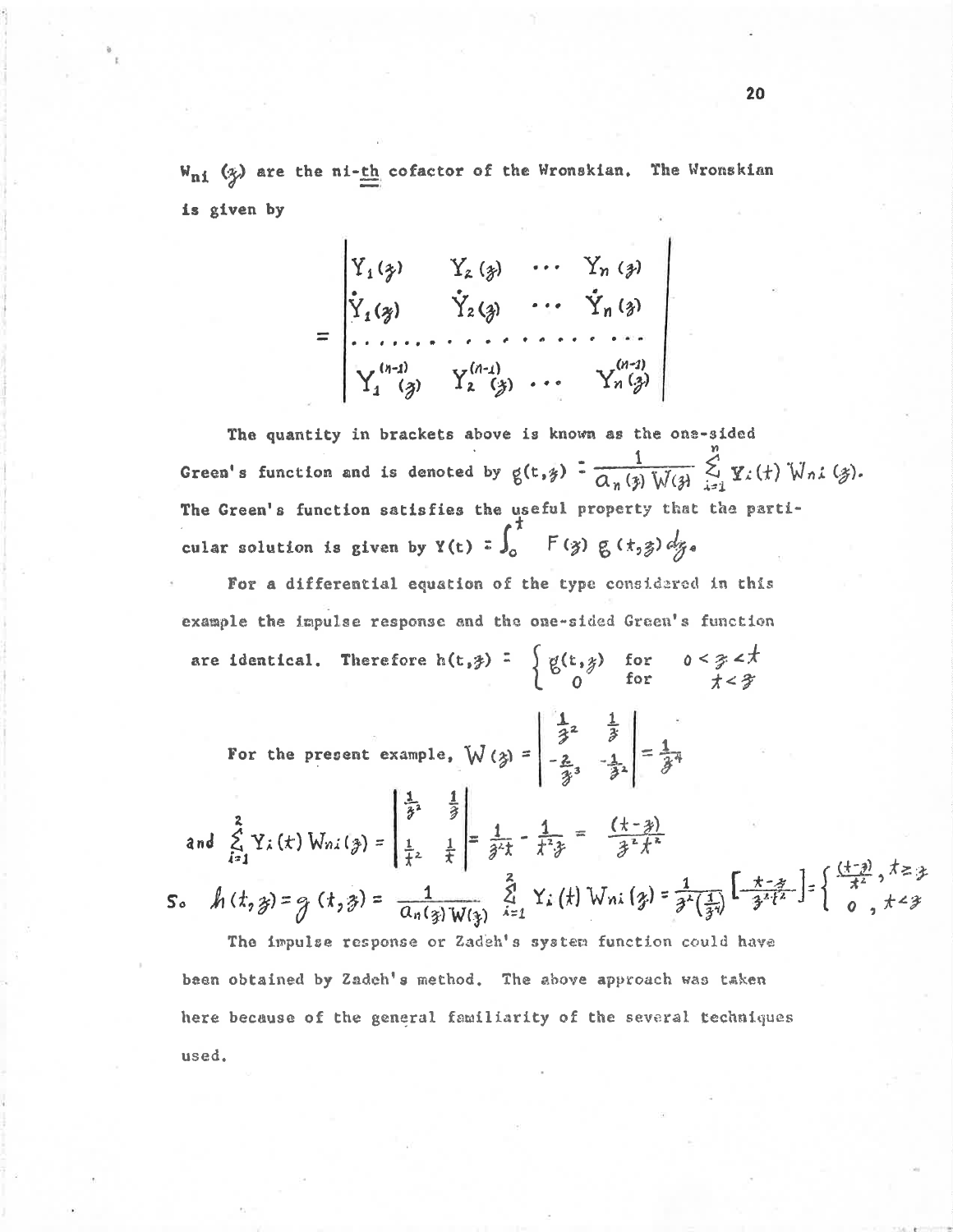The techniques used in this example can be found in DeRusso or any good differential equations book or book on the techniques of mathematic physics.

Returning now to the application of the Volterra functional analysis technique to the solution of the nonlinear differential  $t^2 \frac{d^2y}{dt^2} + 4t \frac{dy}{dt} + 2y + py^2 = r(t)$  with a linear equation portion impulse response represented using a notation in keeping with that suggested in DeRusso of h\*  $(t, t - 3) = h(t, 3) = \begin{cases} \frac{(t-3)}{2} & t \geq 3\\ 0 & t \leq 3 \end{cases}$ . The linear system is given by the convolution integral  $Y_1$  (t) =  $\int_0^t h_* (t, t - s) Y(s) ds.$ 

The quadratic and cubic systems are

$$
Y_{2}(t) = -\mu \int_{0}^{t} h_{*}(t, t - \zeta) Y_{1}^{2}(\zeta) d\zeta.
$$
  

$$
Y_{3}(t) = -2\mu \int_{0}^{t} h_{*}(t, t - \zeta) Y_{1}(\zeta) Y_{2}(\zeta) d\zeta.
$$

In general, the higher order system is given by

$$
Y_{i}(t) = -p \sum_{j=1}^{x-1} \int_{0}^{t} h_{*}(t, t - \frac{1}{2}) Y_{i-j}(3) Y_{j}(3) dy, i = 4, 5, 6, ...
$$

For this example,  $r(t) = U(t)$ , a unit step function, so the systems reduce to:

$$
Y_{1}(t) = \int_{0}^{t} \frac{(t-\overline{y})}{t^{2}} \, V(\overline{y}) \, dy = \int_{0}^{t} \frac{(t-\overline{y})}{t^{2}} \, dy = \frac{t_{1} - \overline{y}}{t} \Big|_{0}^{t} = \frac{t^{2} - \overline{y}}{t^{2}} = \frac{1}{2}
$$
\n
$$
Y_{2}(t) = \int_{0}^{t} (-\rho) \, \frac{(t-\overline{y})}{t^{2}} \, (t^{2})^{2} \, dy = -\frac{t^{2}}{4} \left(\frac{1}{2}\right) = -\frac{t^{2}}{8}
$$
\n
$$
Y_{3}(t) = -2 \rho \int_{0}^{t} \frac{(t-\overline{y})}{t^{2}} \, (t^{2}) \left(-\frac{\rho}{8}\right) \, dy = \frac{\rho^{2}}{8} \cdot \frac{1}{2} = \frac{\mu^{2}}{16}
$$
\n
$$
Y_{4}(t) = -\rho \sum_{j=1}^{k-1} \int_{0}^{t} \frac{(t-\overline{y})}{t^{2}} \, Y_{4-j}(\overline{y}) \, Y_{j}(\overline{y}) \, dy_{3} \, i = 4, 5, 6, ...
$$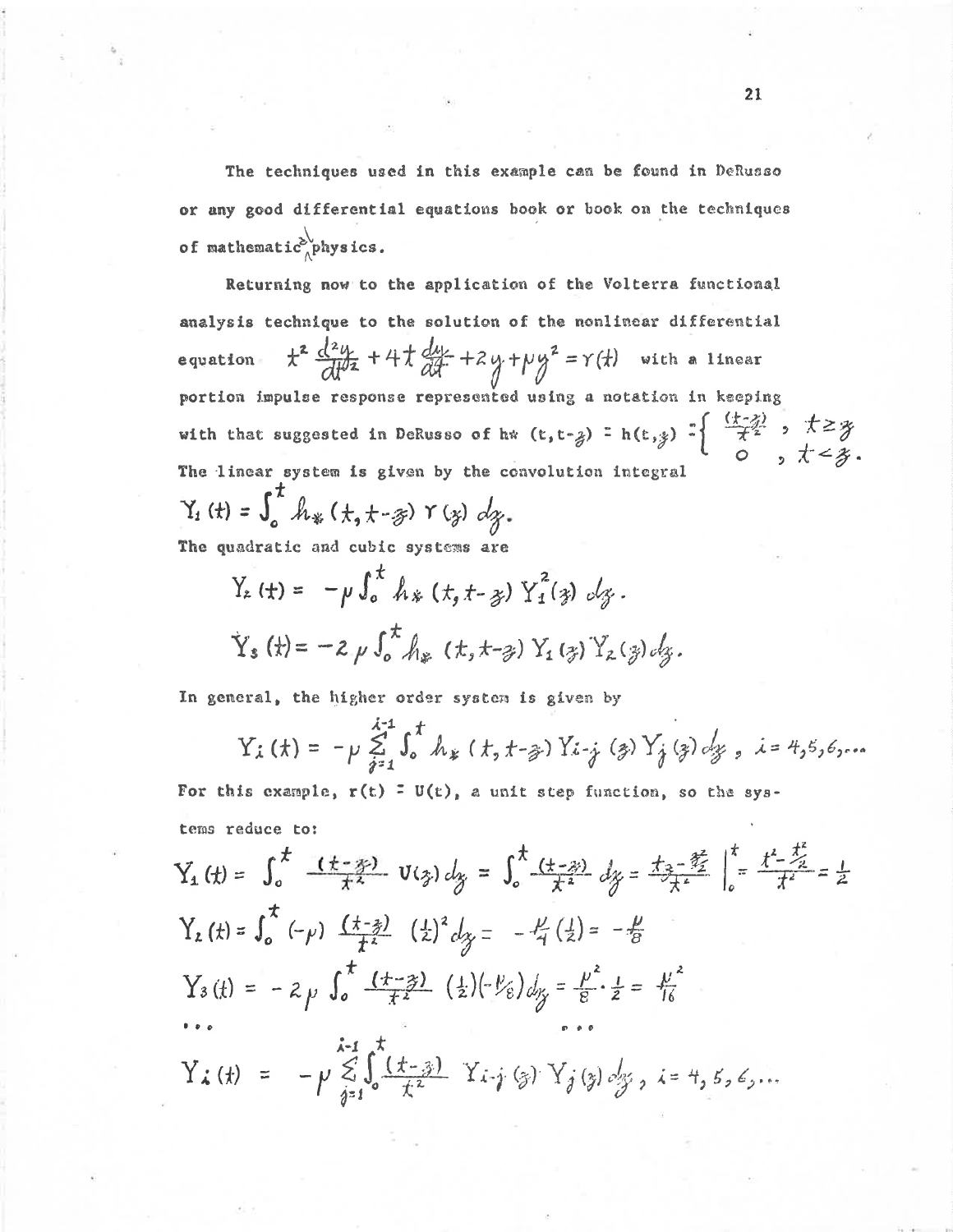Now that the analysis of the nonlinear system for the case of a deterministic unit step input has been conpleted above, it is permissible to proceed with the analysis of the case of a stochastic input since all the information accyved in the analysis for the unit step will be needed. Applying ensemble averages to the linear portion convolution integral yields  $\langle y_1(t)\rangle_g = \langle \int_0^t h_{*}(t,t-g)Y(g)dy\rangle_f = \int_0^t h*(t,t-g)\langle Y(g)\rangle_f dy =$  $\langle \tau(t) \rangle_{\tau} \int_{0}^{t} \int_{\mathcal{H}} (t, t - \tilde{z}) \mathsf{U}(\tilde{z}) \, dy = \langle \tau(t) \rangle_{\tau}$  y<sub>1u</sub> (t),

ting that it is the deterministic response when the input is a unit step. In general,  $\langle Y_i(t) \rangle_y$  :  $\langle r^i(t) \rangle_r$   $X_{iu}(t)$  for  $i = 1, 2, 3, ...$ For the above example:

| $\langle x_i(t) \rangle$ y                                                      | $\blacksquare$ | $\frac{1}{2} \langle r(t) \rangle r$                                   |  |
|---------------------------------------------------------------------------------|----------------|------------------------------------------------------------------------|--|
| $\langle Y_2(t)\rangle_y$                                                       | $\rightarrow$  | $-\frac{p}{8}$ $\langle r^2(t) \rangle_r$                              |  |
| $\left\langle \Psi_{3} \right\rangle$ (t) $\left\langle \Psi_{3} \right\rangle$ | $\frac{1}{2}$  | $-\frac{\mu^2}{\sqrt{6}}\left\langle \frac{x^3(t)}{2} \right\rangle_r$ |  |
| The Control of the                                                              |                | .                                                                      |  |

 $\langle \mathbf{r_i} (\mathbf{t}) \rangle$   $\mathbf{y} = -\mu \sum_{j=1}^{i-1} \int_{c}^{t} \frac{(t-j)}{t^2} y_{i-j}(y) y_{j}(3) dy < \gamma^{i}(t) \rangle_{r}$ <br>And the final solution is

$$
\langle Y(t)\rangle_{f} = \sum_{i=1}^{5} \langle r^{i}(t)\rangle_{r} Y_{iu}(t) =
$$
  

$$
\frac{1}{2} \langle r(t)\rangle_{r} - \frac{\mu}{8} \langle r^{2}(t)\rangle_{r} + \frac{\mu^{2}}{16} \langle r^{3}(t)\rangle_{r} + ...
$$